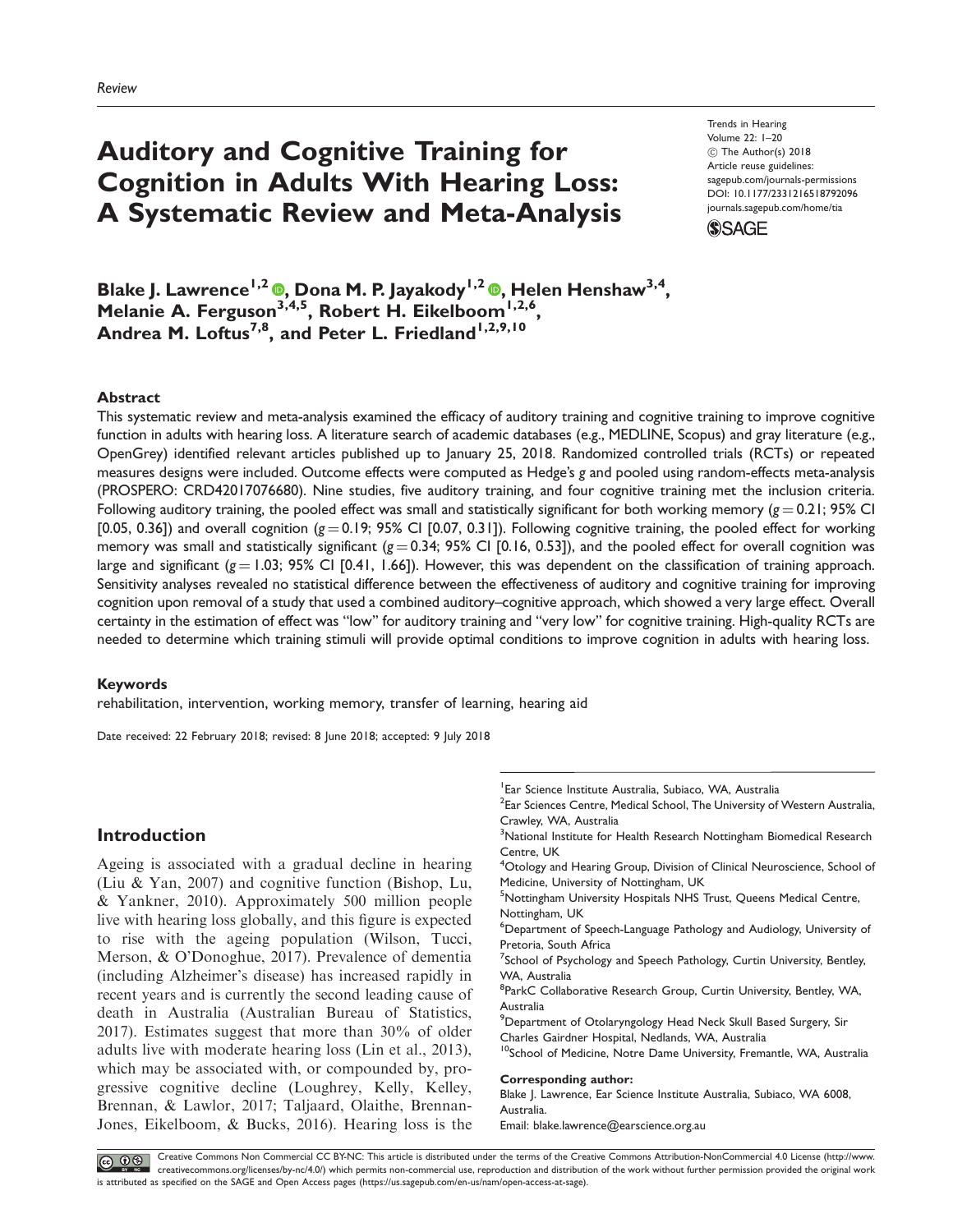highest modifiable midlife risk factor for dementia in later life (Livingston et al., 2017). Early management or prevention of hearing loss (World Health Organization, 2017) and cognitive decline (Shah et al., 2016) are more cost-effective than delayed treatment; have been reported as patient, family, and clinician priorities for research (Henshaw, Sharkey, Crowe, & Ferguson, 2015b); and are likely to improve quality of life for older adults.

Cross-sectional and longitudinal studies report increased risk of mild cognitive impairment, all-cause dementia, and Alzheimer's disease among older adults with hearing loss (Jayakody, Friedland, Eikelboom, Martins, & Sohrabi, 2017a; Lin et al., 2011a, 2011b, 2013). Improvements in cognition have been suggested following management with hearing aids (Dawes et al., 2015) and cochlear implants (Jayakody et al., 2017b; Mosnier et al., 2015). However, meta-analytic evidence of 33 studies showed that for individuals with treated and untreated hearing loss, cognitive function (e.g., attention, short-term memory, executive function) was poorer compared with adults with normal hearing (Taljaard et al., 2016). Hearing impairment was also associated with worse performance across all cognitive domains (Taljaard et al., 2016). These results provide evidence of an association between hearing loss and cognitive decline in older adults. Despite amplification with hearing aids being shown to be effective at improving listening abilities, and hearing- and health-related quality of life for adults with hearing loss (Ferguson et al., 2017), more research is needed to determine the therapeutic potential of additional or alternative techniques (e.g., auditory training or cognitive training) to elicit optimal conditions for neural plasticity and associated improvements in cognitive function.

Auditory training refers to active engagement with sounds, whereby trainees learn to make distinctions between sounds presented systematically (Schow & Nerbonne, 2006). Traditionally, the goal of auditory training is to improve (bottom-up) sensory refinement of (often speech) sounds. However, there is a growing body of literature assessing auditory training-related top-down (cognitive) control processes important for listening, particularly in challenging listening situations (Ferguson & Henshaw, 2015; Pichora-Fuller & Levitt, 2012). Cognitive training refers to engagement with standardized, cognitively challenging tasks, to improve (or ''exercise'') different cognitive functions (Lampit, Hallock, & Valenzuela, 2014). Both approaches aim to exploit neural plasticity to improve function. There are also some training programs available that combine auditory and cognitive stimuli, for example, the Earobics program (Ingvalson, Young, & Wong, 2014).

The concept of neural plasticity is of most importance for older adults who frequently experience gradual neurodegeneration as part of normal ageing (Cabeza, Anderson, Locantore, & Mcintosh, 2002). Neural plasticity is the adaption of anatomical structures (e.g., neurons, glial cells, synapses) and physiological processes (e.g., auditory perception, memory consolidation) following active engagement in an activity requiring the use of perceptual or cognitive resources (Cai, Chan, Yan, & Peng, 2014; Tremblay, 2007). When an individual acquires new knowledge/skills in response to training, the information can either strengthen existing neural pathways and networks or lead to the creation of new neural circuits and synapses (Wall, Xu, & Wang, 2002). During computer-delivered auditory training and cognitive training, an individual is exposed to repeated stimuli and required to practice activities that train auditory perception (Tremblay, 2007) and cognitive abilities (Shah, Weinborn, Verdile, Sohrabi, & Martins, 2017). Active engagement in training may therefore produce plastic changes in the brain by exposing older adults to novel stimuli and leading to improvements in auditory or cognitive function.

To determine whether auditory or cognitive training is effective, researchers can examine improvements in the tasks that are trained (on-task learning) and the transfer of learning to untrained (off-task) outcomes (Ferguson, Henshaw, Clark, & Moore, 2014), with the latter holding the most promise for real-world benefits that extend beyond the training task (e.g., general cognitive performance or practical skills for daily living; Henshaw & Ferguson, 2014). The efficacy of home-based interventions is also reliant on participant adherence to training (Chisolm et al., 2013). After all, an intervention can only ever be effective if it is used. It is therefore important that researchers report, and systematic reviews summarize, the extent to which participants adhere to auditory and cognitive training regimes and whether these interventions initially elicit on-task learning that transfers to improvement in off-task cognitive outcomes.

There has been a steady increase in research examining the potential of home-based computer-delivered auditory training for improving speech perception (and potentially cognition) in adults with hearing loss. Initial research reported beneficial effects of computer-delivered auditory training on speech perception and cognition in people with hearing loss (Sweetow & Henderson Sabes, 2006), and the methodological parameters of the intervention (home-based, remotely monitored) appealed to researchers and clinicians (Henshaw, Clark, Kang, & Ferguson, 2012). The increased popularity of these interventions led Henshaw and Ferguson (2013a) to review the evidence. Although most of the 13 studies reported improved speech intelligibility postintervention, only one study included standardized cognitive outcome measures, and the overall quality of evidence for studies included in the review was weak (Henshaw &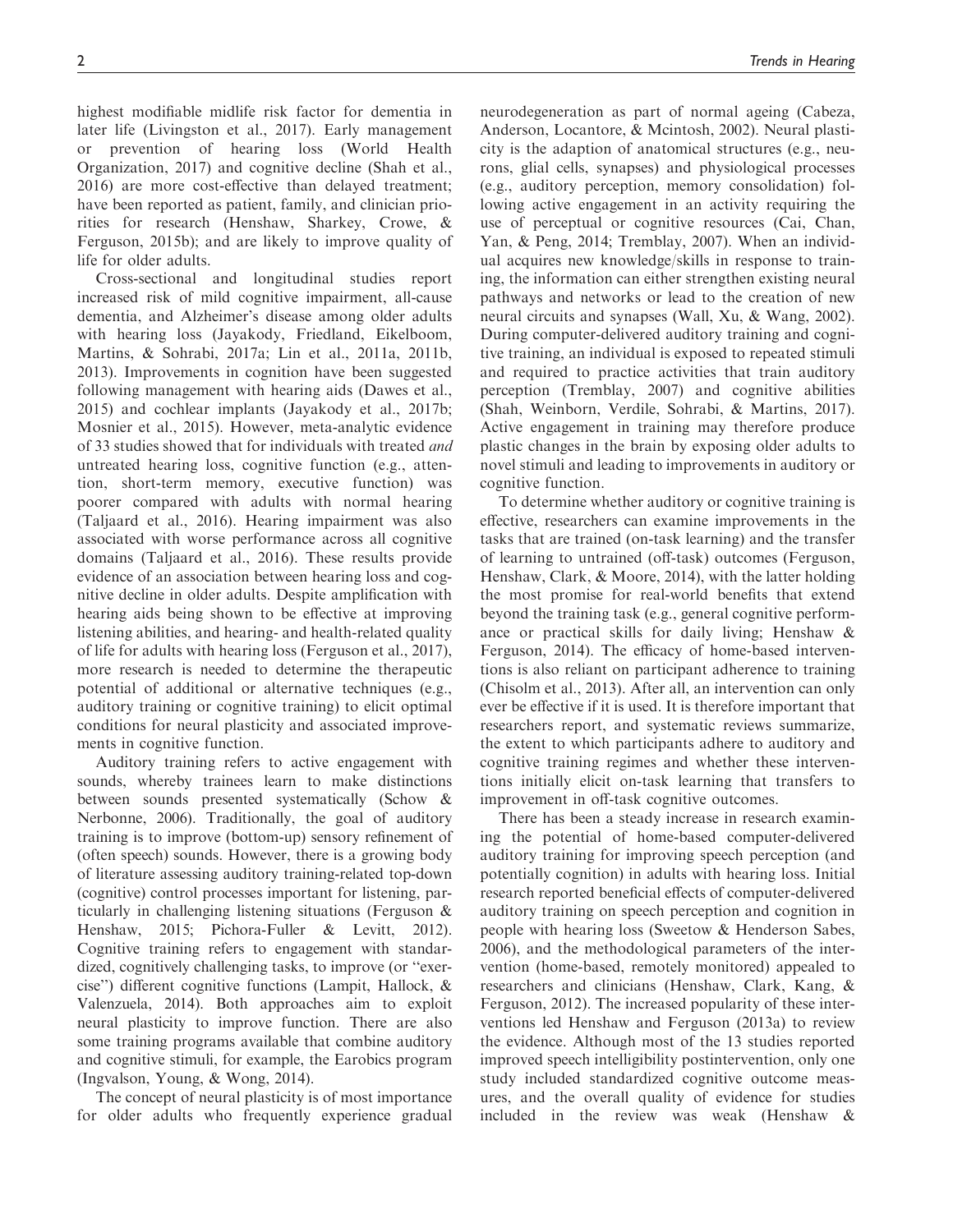Ferguson, 2013a). The authors concluded a need for well-designed and well-conducted randomized controlled trials (RCTs) to provide a more reliable estimate of the therapeutic potential of computer-delivered auditory training for improving auditory perception and cognitive function in those with hearing loss (Henshaw & Ferguson, 2013a). Since that review, more high-quality RCTs (Ferguson et al., 2014; Saunders et al., 2016) and other studies (e.g., Ferguson & Henshaw, 2015; Henshaw & Ferguson, 2014; Krishnamurti, Tingle, Bannon, & Armstrong, 2015) have examined computer-delivered auditory training and its effects on outcomes including cognition, but findings are mixed; therefore, a systematic review and meta-analysis of the results is warranted.

Computer-delivered cognitive training improves (ontask) cognition in healthy older adults (Lampit et al., 2014) and in people with mild cognitive impairment (Hill et al., 2016) and Parkinson's disease (Lawrence, Gasson, Bucks, Troeung, & Loftus, 2017). Preliminary evidence in hearing loss suggests that computer-based cognitive training may improve (on-task) working memory (Bansal, 2014; Oba, Galvin, & Fu, 2013), executive function, verbal memory, and attention in cochlear implant recipients (Bansal, 2014). Research has also shown an association between cortical areas that contribute to auditory perception and performance of specific cognitive abilities (e.g., attention and working memory) in those with hearing loss. Anderson, White-Schwoch, Parbery-Clark, and Kraus (2013b) compared the beneficial effects of auditory-based cognitive training (''Brain Fitness'') with an active control group and reported improved neural response timing to speech in noise and improved short-term memory and speed of processing posttraining. Reviews by Akeroyd (2008) and Lunner, Rudner, and Ronnberg (2009) also suggested that working memory is most frequently associated with an individual's improved speech recognition in noise and response to hearing aid processing of speech. Computer-delivered cognitive training may therefore improve cognition and auditory perception by training cognitive domains (e.g., working memory) associated with improved processing of speech in people with hearing loss.

To summarize, older adults frequently experience hearing loss and cognitive decline, and research shows a behavioral and potential pathophysiological association between the two. Home-based computer-delivered auditory training and cognitive training may provide optimal conditions to elicit neural plasticity and improve cognitive function in older adults with impaired hearing. However, the original systematic review by Henshaw and Ferguson (2013a) examined only auditory training interventions, and only one study included cognitive outcomes, which did not permit a meta-analysis of results. Moreover, there is no published systematic review or meta-analysis of cognitive training for improving cognition in adults with

hearing loss. It therefore remains unclear whether auditory training or cognitive training is most efficacious for improving cognition in this population.

The primary aim of this systematic review and metaanalysis is to determine if auditory training or cognitive training can improve cognitive function in adults with hearing loss. The secondary aims are to determine which intervention is most efficacious for improving cognition in this population, whether beneficial effects are seen for on-task (trained) and off-task (untrained) outcomes, and whether participants adhere to an intervention with limited supervision.

# **Methods**

### Search Strategy

This systematic review was conducted in accordance with the Preferred Reporting of Systematic Reviews and Meta-Analyses (PRISMA) statement (see Supplementary Table 1; Moher, Liberati, Tetzlaff, & Altman, 2009) and was prospectively registered with PROSPERO (ID: CRD42017076680). Key terms were systematically searched in online databases (e.g., MEDLINE, Scopus) for published articles, gray literature (e.g., OpenGrey), and completed trials in preparation for publication (e.g., Clinicaltrials.gov). Search parameters were from first date of publication to January 25, 2018 and limited to adult participants and English language (see Supplementary Table 2). Reference lists of published articles were also searched.

### Study Selection

Studies were included in the systematic review if they (a) recruited adult participants with postlingual hearing loss with or without hearing aids or cochlear implants, (b) evaluated home-based computer-delivered auditory training or cognitive training, (c) used an RCT or repeated measures design, and (d) used primary outcomes measured by standardized neuropsychological tests of cognitive function. For the purposes of this review, interventions were classified as either auditory or cognitive training based on the underlying training task constructs. Two lead authors (B. J. L. and D. M. P. J.) screened article titles and abstracts in line with selection criteria and identified preliminary articles for inclusion. Both authors then independently screened selected articles to determine the final studies for inclusion. Disagreements were resolved through discussion.

# Data Extraction

The data extracted from each study included participants, interventions, comparisons, outcomes, and study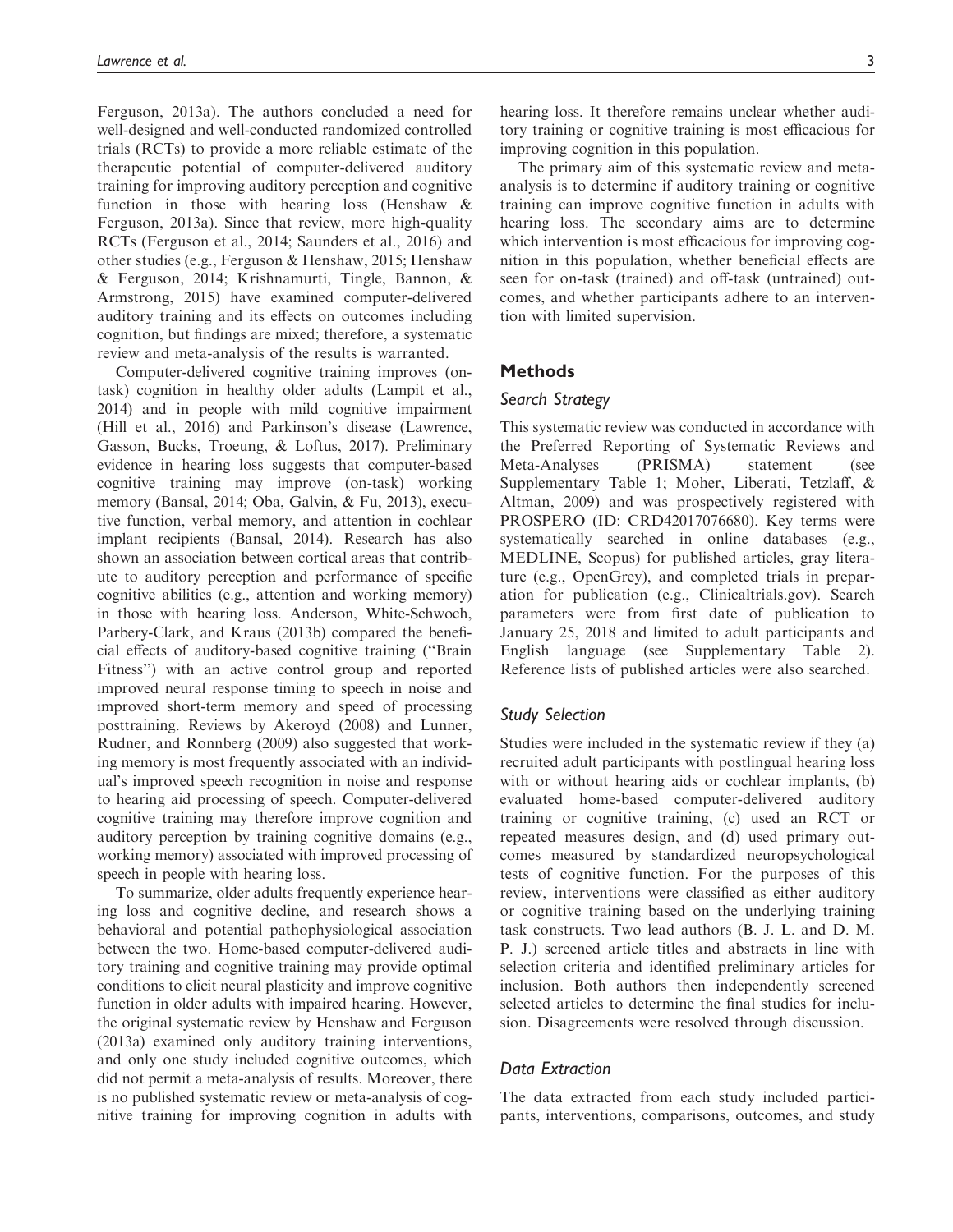ence to a training intervention was also extracted. Cognitive outcomes were categorized in accordance with neuropsychological handbook recommendations (Strauss, Sherman, & Spreen, 2006) and following methods from previous reviews of cognitive training (Hill et al., 2016) and cognition/hearing loss in older adults (Taljaard et al., 2016). Only three studies reported outcomes beyond those immediately postintervention. One cognitive training study reported outcome results at 1 month (Oba et al., 2013) and another at 2 weeks and 6 months (Henshaw & Ferguson, 2013b) postintervention; this difference in follow-up time did not permit examination of a pooled intervention effect. One auditory training study reported outcomes at 6 months postintervention (Saunders et al., 2016). Corresponding authors were contacted when study information, participant characteristics, and necessary data to compute an effect size were not reported.

# Quality of Evidence

The Grading of Recommendations Assessment, Development and Evaluation (GRADE) system was used to assess the quality of evidence (Schünemann, Brozek, Guyatt, & Oxman, 2017). The GRADE system evaluates the quality of evidence across studies for each outcome included in a systematic review and is summarized by an overall "certainty of evidence" grading. Gradings range from ''very low'' to ''high'' and represent the extent of certainty in an outcome result as a reliable estimate of an intervention's true effect (Schünemann et al., 2017).

# Statistical Analysis and Publication Bias

Data analysis was completed using Comprehensive Meta-Analysis version 3.3.070 (Borenstein, Hedges, Higgins, & Rothstein, 2011). For studies that used RCT designs, the change score method from pre- to postintervention was used to calculate the absolute magnitude of change between intervention and control groups. For repeated measures designs, pre- and postintervention means and standard deviations and the correlation between these scores were used to calculate the degree of change during the intervention. When studies did not report means and standard deviations, t statistics and probability levels for between-group tests were used to compute effect sizes (Ray & Shadish, 1996). Effect sizes for each outcome were then computed as Hedge's g (Borenstein et al., 2011). For studies that reported multiple conceptually related outcomes for individual cognitive domains, effect sizes were calculated by computing the mean effect within each domain and adjusting the mean variance by 0.8 to correct for intercorrelation among outcome. Domain effect sizes and adjusted variances were then pooled using a random-effects model, with 95% confidence intervals (Borenstein et al., 2011; Hedges & Vevea, 1998). Mixed effects Q tests for between-groups analysis of variance was used to compare auditory training and cognitive training pooled effects (Borenstein et al., 2011). Egger's regression asymmetry test and Fail-Safe  $\mathcal N$  were used to assess publication bias (Egger, Smith, Schneider, & Minder, 1997; Rosenthal, 1979).

# Heterogeneity and Sensitivity Analyses

Cochrane's Q and  $I^2$  statistics were used to examine heterogeneity. A difference between an observed and true effect is measured by a statistically significant  $Q$  statistic (Huedo-Medina, Sánchez-Meca, Marín-Martínez, & Botella, 2006). However, the  $Q$  statistic may overestimate this difference in small sample sizes. If Q was statistically significant, the  $I^2$  statistic estimated the percentage of variation across the samples due to heterogeneity.  $I^2$  values of 0% to 40% (low), 41% to 60% (medium), and 61% to 100% (high) were used to categorize levels of heterogeneity (Moher et al., 2009). For pooled effect estimates with statistically significant heterogeneity, sensitivity analyses were conducted to examine whether removing studies with anomalous characteristics (e.g., intervention type, participant subgroups) would account for the heterogeneity and impact pooled effects.

# **Results**

# Search Results

In total, 3,317 titles and abstracts were systematically screened in online databases. Fifty-three studies were retrieved for full-text evaluation. Forty-four were excluded as they did not include standardized neuropsychological outcomes measuring cognition (30), were not a home-based training intervention (7), did not include auditory or cognitive training (1), were a case-control design (2), were a review article (2), did not include participants with only postlingual hearing loss (1), or were a duplicate sample (1). Figure 1 provides the PRISMA flow chart for search results.

# Study Characteristics

Nine studies involving 620 participants met inclusion criteria (see Tables 1 and 2). Participants were typically older adults (age  $M_{\text{years}} = 64.81, SD = 5.14$ ) with mild to severe hearing loss. Intervention and control group sample sizes ranged from 8 to 89 participants  $(M = 51.67, SD = 25.99)$ . Four studies included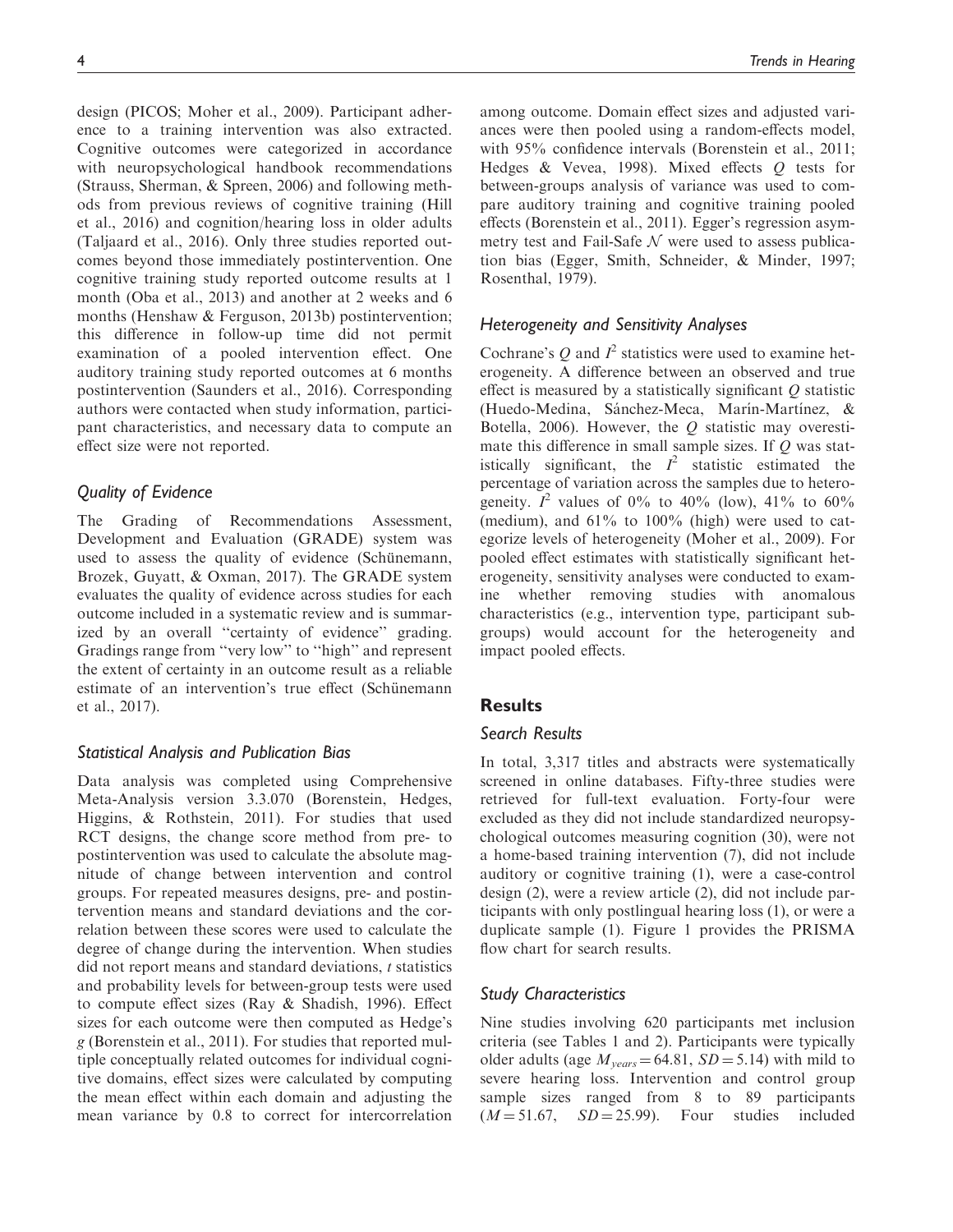

Figure 1. PRISMA flow chart of search results.  $PRISMA = Preferred$  Reporting of Systematic Reviews and Meta-Analyses.

participants using hearing aids (Henshaw & Ferguson, 2013b, 2014; Saunders et al., 2016; Sweetow & Henderson Sabes, 2006), one included cochlear implant recipients (Oba et al., 2013), three included participants with no amplification (Anderson, White-Schwoch, Choi, & Kraus, 2013a; Anderson et al., 2013b; Ferguson et al., 2014), and one did not report this information (Krishnamurti et al., 2015).

Five studies examined auditory training (Ferguson et al., 2014; Henshaw & Ferguson, 2014; Krishnamurti et al., 2015; Saunders et al., 2016; Sweetow & Henderson Sabes, 2006) and four examined cognitive training (Anderson et al., 2013a, 2013b; Henshaw & Ferguson, 2013b; Oba et al., 2013). Six studies were RCTs (Anderson et al., 2013a, 2013b; Ferguson et al., 2014; Henshaw & Ferguson, 2013b; Saunders et al., 2016; Sweetow & Henderson Sabes, 2006), and three adopted repeated measures designs (Henshaw & Ferguson, 2014; Krishnamurti et al., 2015; Oba et al., 2013). For one completed clinical trial (Henshaw & Ferguson, 2013b, final publication pending), data were obtained from the authors at the point of upload to clinicaltrials.gov (Ref: NCT01892007). Saunders et al. (2016) reported data for four groups, comparing two forms of  $LACE^{TM}$  auditory training with a placebo training group and a control group. Results for Saunders et al. (2016) were therefore reported as four individual effect estimates.

Neuropsychological tests of cognitive function were used heterogeneously across studies. Refer to Table 3 for a summary of outcomes used to measure changes in cognition among included studies.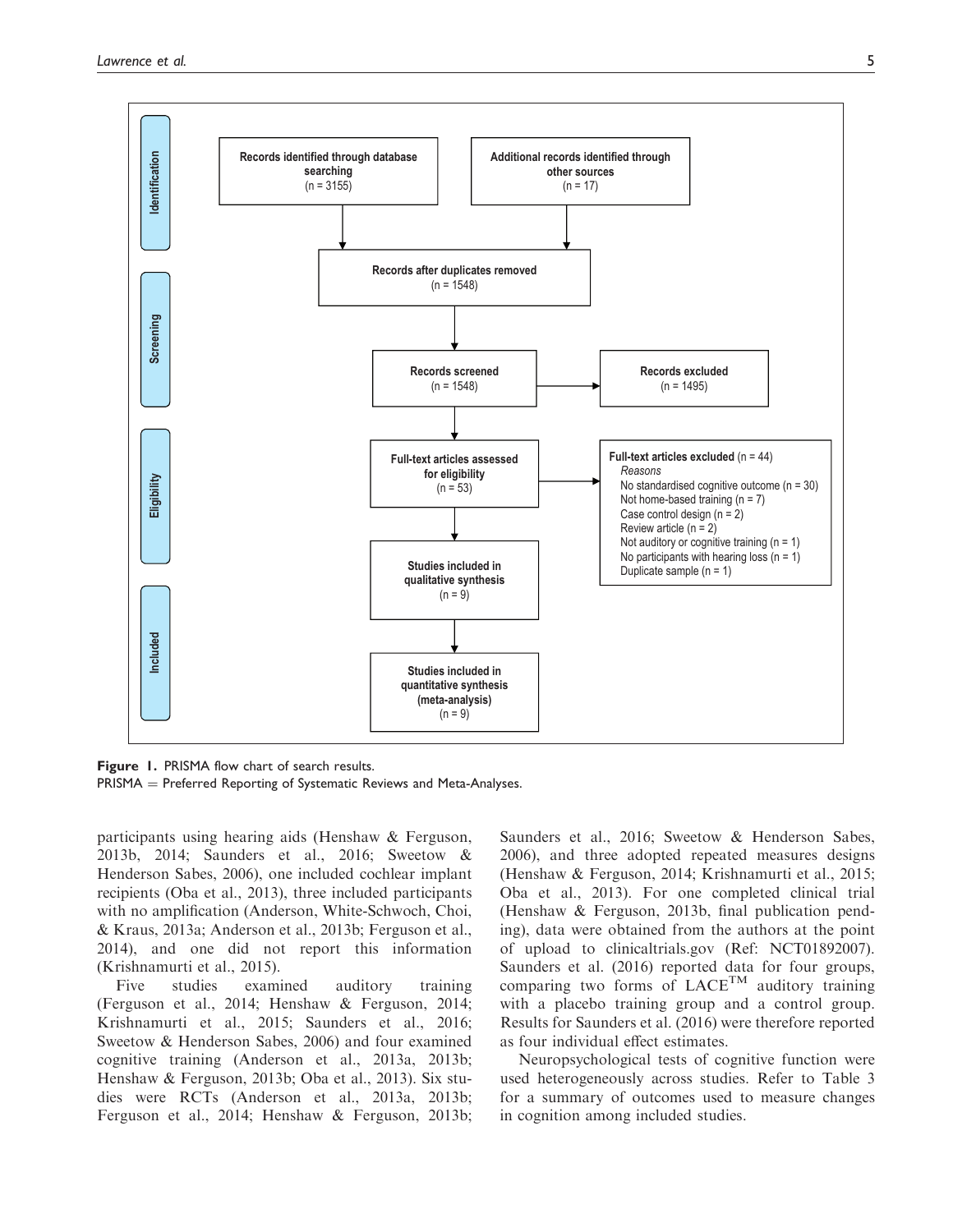|                                                                            |                                                              | Table 1. Summary of Included Auditory Training Studies.                                                                                                                                                                                                                             |                                                                                                                                                                                                                                             |                                                                                             |                                                                                                                                                                                                                                                           |                                                                                                                                                                                                                            |                                                                                                                                                                                                                                     |
|----------------------------------------------------------------------------|--------------------------------------------------------------|-------------------------------------------------------------------------------------------------------------------------------------------------------------------------------------------------------------------------------------------------------------------------------------|---------------------------------------------------------------------------------------------------------------------------------------------------------------------------------------------------------------------------------------------|---------------------------------------------------------------------------------------------|-----------------------------------------------------------------------------------------------------------------------------------------------------------------------------------------------------------------------------------------------------------|----------------------------------------------------------------------------------------------------------------------------------------------------------------------------------------------------------------------------|-------------------------------------------------------------------------------------------------------------------------------------------------------------------------------------------------------------------------------------|
| Study                                                                      | Design                                                       | Participants                                                                                                                                                                                                                                                                        | Intervention                                                                                                                                                                                                                                | Comparator                                                                                  | Cognitive outcomes                                                                                                                                                                                                                                        | Results                                                                                                                                                                                                                    | Adherence/Notes                                                                                                                                                                                                                     |
| Auditory training<br>Sabes (2006) <sup>a</sup><br>Henderson<br>Sweetow and | with crossover<br>Randomized con-<br>trolled trial<br>design | Total $N = 89$ . Intervention<br>Control group, $N = 33$ , $M$<br>$(PTA = 38.35)$ . $N = 56$<br>$age = 63.2$ years. Sex<br>age = 64.2 years. Sex<br>existing hearing aid<br>Mild to severe SNHL<br>group, $N = 56$ , M<br>not reported<br>not reported<br>users                     | Significant improvement<br>$5 \times 30$ -min sessions per<br>and Communication<br>Home-based Listening<br>week, for 4 weeks<br>(LACE <sup>TM</sup> ) training<br>shown for trained<br>LACE <sup>TM</sup> tasks<br>Enhancement<br>(p < .05) | Crossover control group<br>that completed train-<br>intervention group<br>ing following the | (executive function)<br>Stroop (Color-Word)<br>(working memory)<br>Listening Span Test<br>Test                                                                                                                                                            | intervention group for<br>the Stroop test (3.1 s,<br>$p < 05$ ) and Listening<br>improvements in the<br>Span Test (0.5 sen-<br>tences, $p < 0.05$ )<br>Postintervention                                                    | pleted the full training<br>73% of participants com-<br>No baseline measure of<br>cognitive status<br>schedule<br>reported                                                                                                          |
| Henshaw and<br>Ferguson<br>(2014)                                          | measures<br>Repeated                                         | and hearing aid users<br>All participants had mild<br>to moderate SNHL<br>$N = 36$ , M age = 67.4<br>years. Sex not<br>$(PTA = 39.50)$<br>reported                                                                                                                                  | discrimination-in-noise<br>$14 \times 15$ -min sessions per<br>Home-based phoneme-<br>Significant improvement<br>task training on the<br>IHR-STAR platform<br>week, for I week<br>shown for trained<br>IHR-STAR tasks<br>(p < .001)         | None                                                                                        | Dual-Task of Listening and<br>(executive function)<br>(executive function)<br>Sequencing task<br>Letter-Number<br>Memory                                                                                                                                  | Listening and Memory<br>No pre to postinterven-<br>ment in Dual-Task of<br>was found postinter-<br>However, improve-<br>vention $(p < .001)$<br>tion results were<br>reported for the<br>Sequencing task.<br>Letter-Number | Proportion of participants<br>was not reported, but<br>and was less than the<br>full training schedule<br>No baseline measure of<br>$M$ time $=$ 197.8 min<br>who completed the<br>required 210 min<br>cognitive status<br>reported |
| Ferguson et al.<br>(2014)                                                  | Randomized con-<br>trolled trial<br>design                   | $N = 44$ , M age = 65 years.<br>Matrix Reasoning (IQ),<br>with crossover All participants had bilat-<br>were not hearing aid<br>eral mild SNHL and<br>Control Group Matrix<br>users $(PTA = 28.1)$<br>Intervention Group<br>Reasoning (IQ),<br>66% male<br>$M = 55.7$<br>$M = 57.0$ | "Phonomena" phon-<br>Significant improvement<br>$6 \times 15$ -min sessions per<br>eme training on the<br>IHR-STAR platform<br>week, for 4 weeks<br>shown for trained<br><b>IHR-STAR</b> tasks<br>Home-based<br>$(\phi < .05)$              | Crossover control group<br>that completed train-<br>intervention group<br>ing following the | Attention (Single Task;<br>Visual Letter Monitoring<br>Visual Letter Monitoring<br>(working memory)<br>(working memory)<br>(I letter per 2s)<br>(I letter per Is)<br>(working memory)<br>Test of Everyday<br>Test of Everyday<br>attention)<br>Digit Span | cognitive outcomes at<br>No significant difference<br>between groups on<br>postintervention<br>$(90 - 4)$                                                                                                                  | Minimization was used to<br>pleted the full training<br>80% of participants com-<br>allocate participants<br>schedule                                                                                                               |
|                                                                            |                                                              |                                                                                                                                                                                                                                                                                     |                                                                                                                                                                                                                                             |                                                                                             |                                                                                                                                                                                                                                                           |                                                                                                                                                                                                                            | (continued)                                                                                                                                                                                                                         |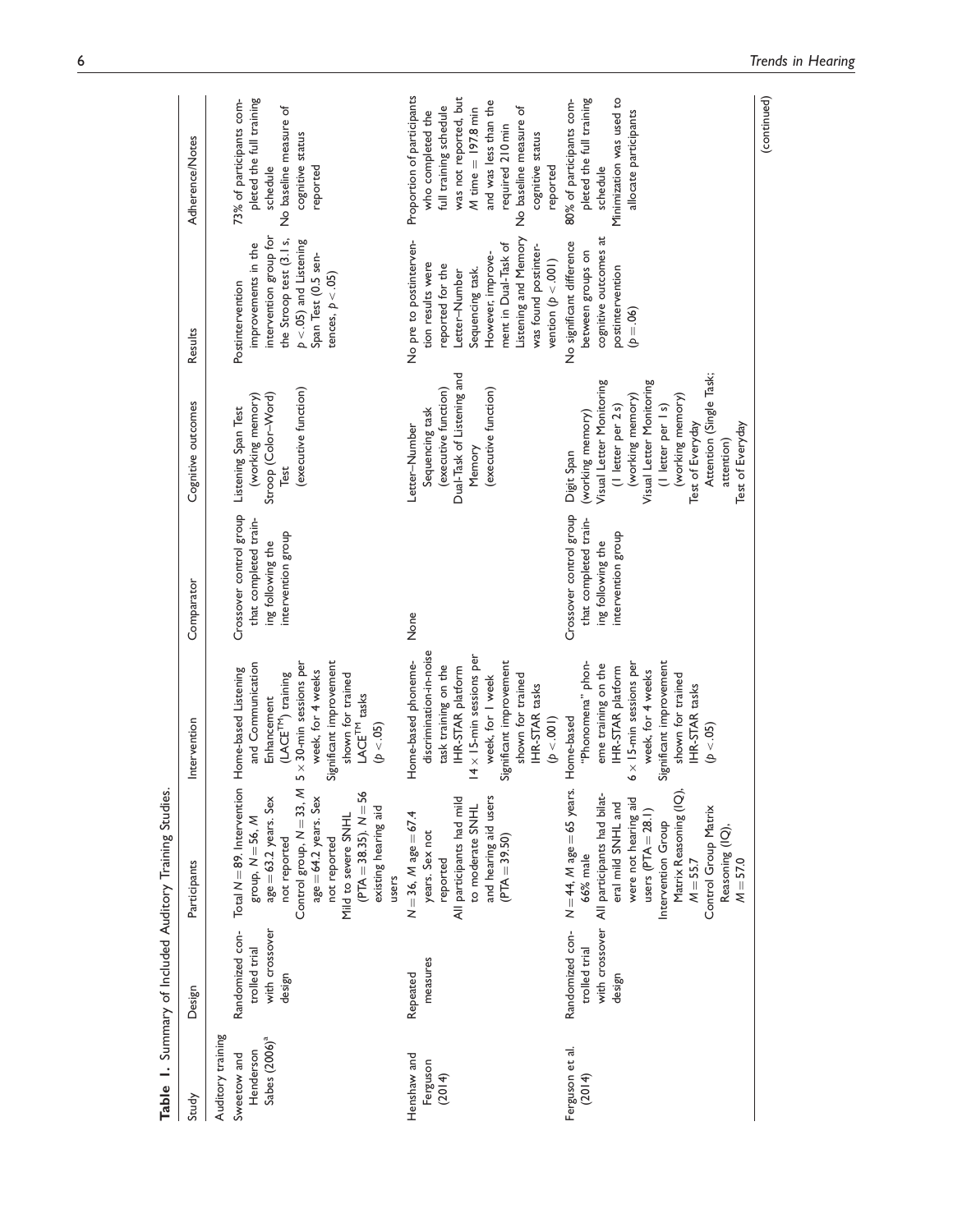| Study                                  | Table 1. Continued               |                                                                                                                                                                                                                                                                                                                                                                                         |                                                                                                                                                                                                                                                                                                                                          |                                                                                                                                                                                                                       |                                                                                                                                                     |                                                                                                                                                    |                                                                                                                                                                                                                                                                                                 |
|----------------------------------------|----------------------------------|-----------------------------------------------------------------------------------------------------------------------------------------------------------------------------------------------------------------------------------------------------------------------------------------------------------------------------------------------------------------------------------------|------------------------------------------------------------------------------------------------------------------------------------------------------------------------------------------------------------------------------------------------------------------------------------------------------------------------------------------|-----------------------------------------------------------------------------------------------------------------------------------------------------------------------------------------------------------------------|-----------------------------------------------------------------------------------------------------------------------------------------------------|----------------------------------------------------------------------------------------------------------------------------------------------------|-------------------------------------------------------------------------------------------------------------------------------------------------------------------------------------------------------------------------------------------------------------------------------------------------|
|                                        | Design                           | Participants                                                                                                                                                                                                                                                                                                                                                                            | Intervention                                                                                                                                                                                                                                                                                                                             | Comparator                                                                                                                                                                                                            | Cognitive outcomes                                                                                                                                  | Results                                                                                                                                            | Adherence/Notes                                                                                                                                                                                                                                                                                 |
| Krishnamurti et al. Repeated<br>(2015) | measures                         | All participants had bilat-<br>SNHL (PTA $=$ 29.55)<br>eral mild to severe<br>Use of hearing aids<br>were not reported<br>$N = 8$ , $M$ age = 71.6<br>years. Sex not<br>reported                                                                                                                                                                                                        | Training varied between 6<br>and 7 weeks in length.<br>auditory training using<br>Angel Sound software<br>Significant improvement<br>values not reported)<br>No specific training<br>shown for trained<br>Nursing home-based<br>parameters were<br>auditory tasks (p<br>reported                                                         | None                                                                                                                                                                                                                  | Woodcock Johnson Test<br>Attention (Dual Task;<br>Abilities-Auditory<br>Working Memory<br>(working memory)<br>of Cognitive<br>attention)<br>Subtest | improvement in work-<br>ing memory $(p=01)$<br>Postintervention                                                                                    | No adherence to training<br>line measure of cogni-<br>decline. But no base-<br>Participants had mild to<br>tive status reported<br>moderate cognitive<br>was reported                                                                                                                           |
| Saunders et al.<br>(2016)              | Randomized con-<br>trolled trial | LACE-C group, $N = 65$ , M<br>Placebo group, N = 73, M<br>Control group, $N = 73$ , M<br>All participants had bilat-<br>eral mild to moderate<br>SNHL and using hear-<br>ing aids $(PTA = 45.85)$<br>$N = 68, M$ age $= 68.2$<br>age = 68.5 years. Sex<br>$age = 69.9$ years<br>LACE-DVD group,<br>$age = 67$ years<br>$age = 69$ years<br>Total $N = 279$ , M<br>not reported<br>years | per week, for 2 weeks<br>sessions, per week, for<br>LACE-C group completed<br>trained auditory tasks<br>home-based LACE <sup>TM</sup><br>LACE-DVD group com-<br>No significant improve-<br>$5 \times 30$ -min sessions<br>training, $5 \times 30$ -min<br>pleted home-based<br>LACE <sup>TM</sup> training,<br>ment shown for<br>4 weeks | Control group completed<br>home-based book lis-<br>tional counseling ses-<br>a one-to-one educa-<br>min sessions over 4<br>tening tasks using a<br>computer, $20 \times 30$ -<br>sion with an<br>audiologist<br>weeks | Placebo group completed Modified version of Digit<br>Span Test using words<br>(working memory)                                                      | sion of the Digit Span<br>Compared with the pla-<br>tion group improved<br>on the modified ver-<br>groups, no interven-<br>cebo or control<br>Test | 84% of 50 participants<br>group, 85% of partici-<br>pants completed the<br>full training schedule<br>No baseline measure of<br>For the LACE-C group,<br>reported adherence<br>completed the full<br>but this was self-<br>training schedule<br>For the LACE-DVD<br>cognitive status<br>reported |

sensorineural hearing loss.<br><sup>a</sup>Study information collected from systematic review by Henshaw and Ferguson (2013a) and confirmed with original publication. sensorineural hearing loss.

aStudy information collected from systematic review by Henshaw and Ferguson (2013a) and confirmed with original publication.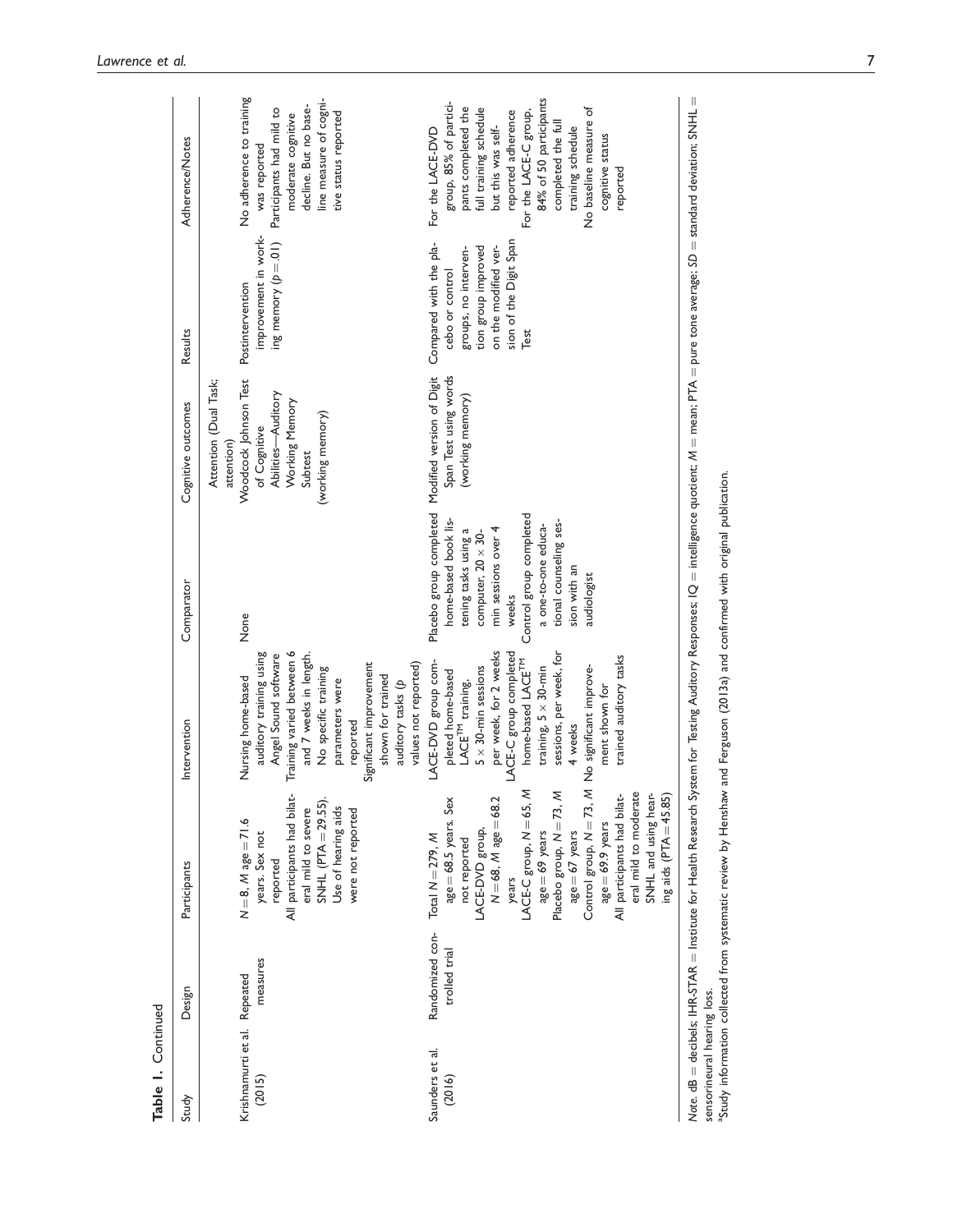| Study                                               | Design                            | Participants                                                                                                                                                                                                                                                                 | Intervention                                                                                                                                                                                     | Comparator                                                                                                                                             | Cognitive outcomes                                                                                                                                                                                                           | Results                                                                                                                                                                                                                                      | Adherence/Notes                                                                                                                                                                                                                                         |
|-----------------------------------------------------|-----------------------------------|------------------------------------------------------------------------------------------------------------------------------------------------------------------------------------------------------------------------------------------------------------------------------|--------------------------------------------------------------------------------------------------------------------------------------------------------------------------------------------------|--------------------------------------------------------------------------------------------------------------------------------------------------------|------------------------------------------------------------------------------------------------------------------------------------------------------------------------------------------------------------------------------|----------------------------------------------------------------------------------------------------------------------------------------------------------------------------------------------------------------------------------------------|---------------------------------------------------------------------------------------------------------------------------------------------------------------------------------------------------------------------------------------------------------|
| Anderson et al.<br>training<br>(2013a)<br>Cognitive | controlled<br>Randomized<br>trial | $age = 66$ years, $33%$<br>threshold < 80dB<br>All participants had<br>through 8 kHz<br>Total $N = 30$ . M<br>Intervention IQ,<br>hearing loss<br>$M = 119.36$ ,<br>$M = 122.56$ ,<br>$SD = 12.43$<br>$SD = 14.61$<br>Control IQ,<br>male                                    | trained Brain Fitness<br>tasks not reported<br>Fitness Cognitive<br>$5 \times 60$ -min sessions<br>Home-based Brain<br>per week, for 8<br>Training (Posit<br>Performance on<br>Science)<br>weeks | general educational<br>stimulation, match-<br>ing time, and com-<br>puter use with the<br>intervention group<br>Active control group<br>that completed | Numbers Reversed<br>Abilities-Memory<br>Integrated Visual and<br>Test<br>Test of Cognitive<br>Woodcock Johnson<br>for Words and<br>Performance<br>short-term<br>Continuous<br>(attention)<br>memory)<br>Auditory<br>Subtests | group for Integrated<br>for Words (off-task;<br>Visual and Auditory<br>(on-task; $p = .009$ )<br>Performance Test<br>ment on Memory<br>improvements in<br>but no improve-<br>the intervention<br>Postintervention<br>Continuous<br>$p = .13$ | Results included in this<br>ing-impaired partici-<br>ware, but no adher-<br>subset of only hear-<br>was verified through<br>Completion of training<br>review are from a<br>automated logs in<br>the training soft-<br>ence results<br>reported<br>pants |
| Anderson et al.<br>(2013b)                          | controlled<br>Randomized<br>trial | $age = 63$ years, $43\%$<br>$4$ kHz = $18.05$ ; 6 to<br>Control group MoCA,<br>MoCA, $M = 27.57$ ,<br>mild SNHL (PTA,<br>All participants had<br>Intervention group<br>Total $N = 67$ . M<br>$8kHz = 29.6$<br>$M = 27.31,$<br>$3D = 1.96$<br>$SD = 1.50$<br>$0.5$ to<br>male | trained Brain Fitness<br>tasks not reported<br>Fitness Cognitive<br>$5 \times 60$ -min sessions<br>Home-based Brain<br>per week, for 8<br>Training (Posit<br>Performance on<br>Science)<br>weeks | general educational<br>stimulation, match-<br>ing time, and com-<br>puter use with the<br>intervention group<br>Active control group<br>that completed | for Words Subtest<br>Abilities-Memory<br>(processing speed)<br>Test of Cognitive<br>Woodcock Johnson<br>Test of Cognitive<br>Matching Subtest<br>Woodcock Johnson<br>Abilities-Visual<br>(short-term<br>memory)              | Memory for Words<br>and Visual Matching<br>$($ off-task; $p < .001$ )<br>improvements in<br>(off-task; $p = .02$ )<br>the intervention<br>Postintervention<br>group for the                                                                  | ence to training, but<br>no results reported<br>regularly contacted<br>to ensure adher-<br>Participants were                                                                                                                                            |
| Oba et al.<br>(2013)                                | measures<br>Repeated              | recipients (PTA not<br>ing-impaired coch-<br>$N = 10$ , M age = 52.1<br>All participants were<br>postlingually hear-<br>years, 50% male<br>lear implant<br>reported)                                                                                                         | An adapted version<br>of the Visual Digit<br>memory training.<br>$5 \times 30$ -min sessions<br>Home-based visual<br>per week, for 4<br>Span task<br>weeks                                       | None                                                                                                                                                   | Auditory Digit Span<br>(working memory)<br>(working memory)<br>Visual Digit Span                                                                                                                                             | $(p = .002)$ and 10 hr<br>Auditory Digit Span<br>Visual Digit Span (on-<br>task) improved at<br>improvement for<br>5 hr posttraining<br>$\frac{\text{posttraining}}{\left(\beta < .001\right)}$ . No<br>(off-task)                           | No baseline measure<br>of cognitive status<br>completed the full<br>100% of participants<br>training schedule<br>reported                                                                                                                               |

Table 2. Summary of Included Cognitive Training Studies. Table 2. Summary of Included Cognitive Training Studies.

(continued)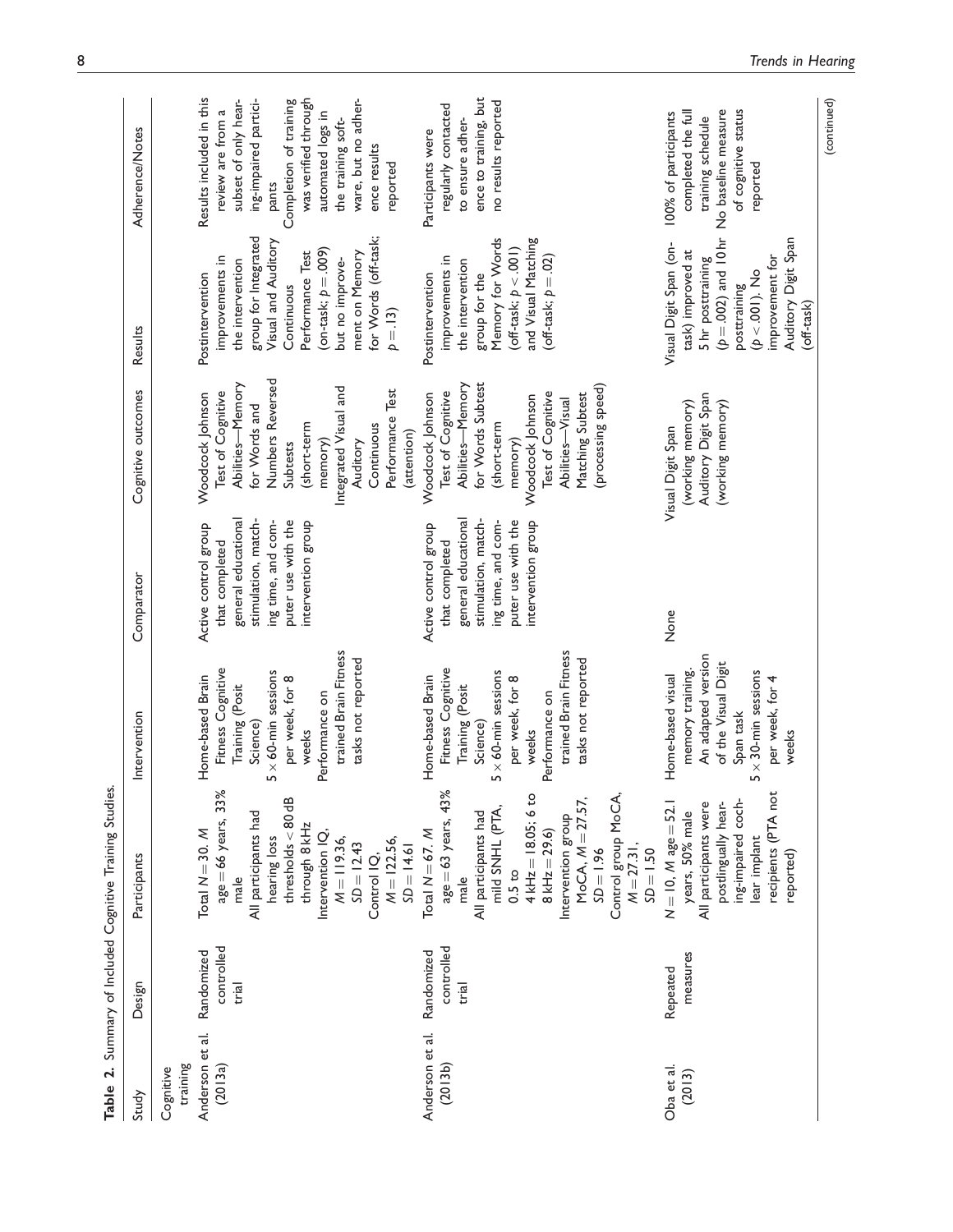| Table 2. Continued                                                                |                                   |                                                                                                                                                                                                                                                |                                                                                                                                                                                                                                            |                                                                                                                                               |                                                                                                                                                                                                                                                                                                                                                                                                |                                                                                                                                                                                                                                                |                                                                                                                                                                                                                        |
|-----------------------------------------------------------------------------------|-----------------------------------|------------------------------------------------------------------------------------------------------------------------------------------------------------------------------------------------------------------------------------------------|--------------------------------------------------------------------------------------------------------------------------------------------------------------------------------------------------------------------------------------------|-----------------------------------------------------------------------------------------------------------------------------------------------|------------------------------------------------------------------------------------------------------------------------------------------------------------------------------------------------------------------------------------------------------------------------------------------------------------------------------------------------------------------------------------------------|------------------------------------------------------------------------------------------------------------------------------------------------------------------------------------------------------------------------------------------------|------------------------------------------------------------------------------------------------------------------------------------------------------------------------------------------------------------------------|
| Study                                                                             | Design                            | Participants                                                                                                                                                                                                                                   | Intervention                                                                                                                                                                                                                               | Comparator                                                                                                                                    | Cognitive outcomes                                                                                                                                                                                                                                                                                                                                                                             | Results                                                                                                                                                                                                                                        | Adherence/Notes                                                                                                                                                                                                        |
| (2013b; final)<br>publication<br>Henshaw and<br>pending) <sup>a</sup><br>Ferguson | controlled<br>Randomized<br>trial | $M = 28.1, SD = 1.60$<br>Control group MoCA,<br>$MoCA, M = 27.9,$<br>mild to moderate<br>$age = 64.9$ years,<br>All participants had<br>Intervention group<br>$(PTA = 40.20)$<br>Total $N = 57$ . M<br>$SD = 1.20$<br>47% male<br><b>THINS</b> | sions per week, for<br>Home-based working<br>$5 \times 35$ to $45$ -min ses-<br>trained Cogmed <sup>TM</sup><br>ments shown for<br>memory training<br>(Cogmed <sup>TM</sup> )<br>Significant improve-<br>$\text{rals}(p < 001)$<br>5 weeks | sion of the training<br>(nonadaptive) ver-<br>pleted a placebo<br>group that com-<br>An active control<br>(Cogmed <sup>TM</sup> )<br>platform | Monitoring (I letter<br>Monitoring (I letter<br>(executive function)<br>Dual-Task of Listening<br>(working memory)<br>(working memory)<br>Digit Span Backwards<br>(working memory)<br>(divided attention)<br>Test of Everyday<br>Test of Everyday<br>and Memory<br>(Subtest 7)<br>(Subtest 6)<br>(attention)<br>Visual Letter<br>Visual Letter<br>Attention<br>per 1s)<br>Attention<br>per 2s) | (on-task) outcomes<br>outcomes $(p=.16)$ ,<br>outcome $(p=.83)^b$<br>attention (off-task)<br>and the executive<br>function (off-task)<br>ments for pooled<br>Nonsignificant post-<br>working memory<br>training improve-<br>$(p=.31)$ , pooled | partners who acted<br>Minimization was used<br>with support from<br>completed the full<br>to allocate partici-<br>100% of participants<br>training schedule,<br>as "training aide"<br>communication<br>pants to groups |
|                                                                                   |                                   | Note. $dB =$ decibels; $IQ =$ intelligence quotient; $M =$ mean; $MCA =$ Montreal Cognitive Assessment; $PTA =$ pure tone average; $SD =$ standard deviation; SNHL = sensorineural hearing loss.                                               |                                                                                                                                                                                                                                            |                                                                                                                                               |                                                                                                                                                                                                                                                                                                                                                                                                |                                                                                                                                                                                                                                                |                                                                                                                                                                                                                        |

Note. dB = decibels;  $Q =$  intelligence quotient;  $M =$  mean; M $\sigma$ CA  $=$  Montreal Cognitive Assessment; PTA  $=$  pure tone average; SD  $=$  standard deviation; SNHL  $=$  sensorineural hearing loss. Note.  $dB =$  decibels;  $IQ =$  intelligence quotient;  $M =$  mean;  $MoCA =$  Montreal Cognitiv<br><sup>3</sup>Study information and prepublication data via clinicaltrials.gov (Ref: NCT01892007).<br><sup>b</sup>These significance values correspond to the me <sup>5</sup>These significance values correspond to the meta-analysis results reported in Table 6. aStudy information and prepublication data via clinicaltrials.gov (Ref: NCT01892007).

9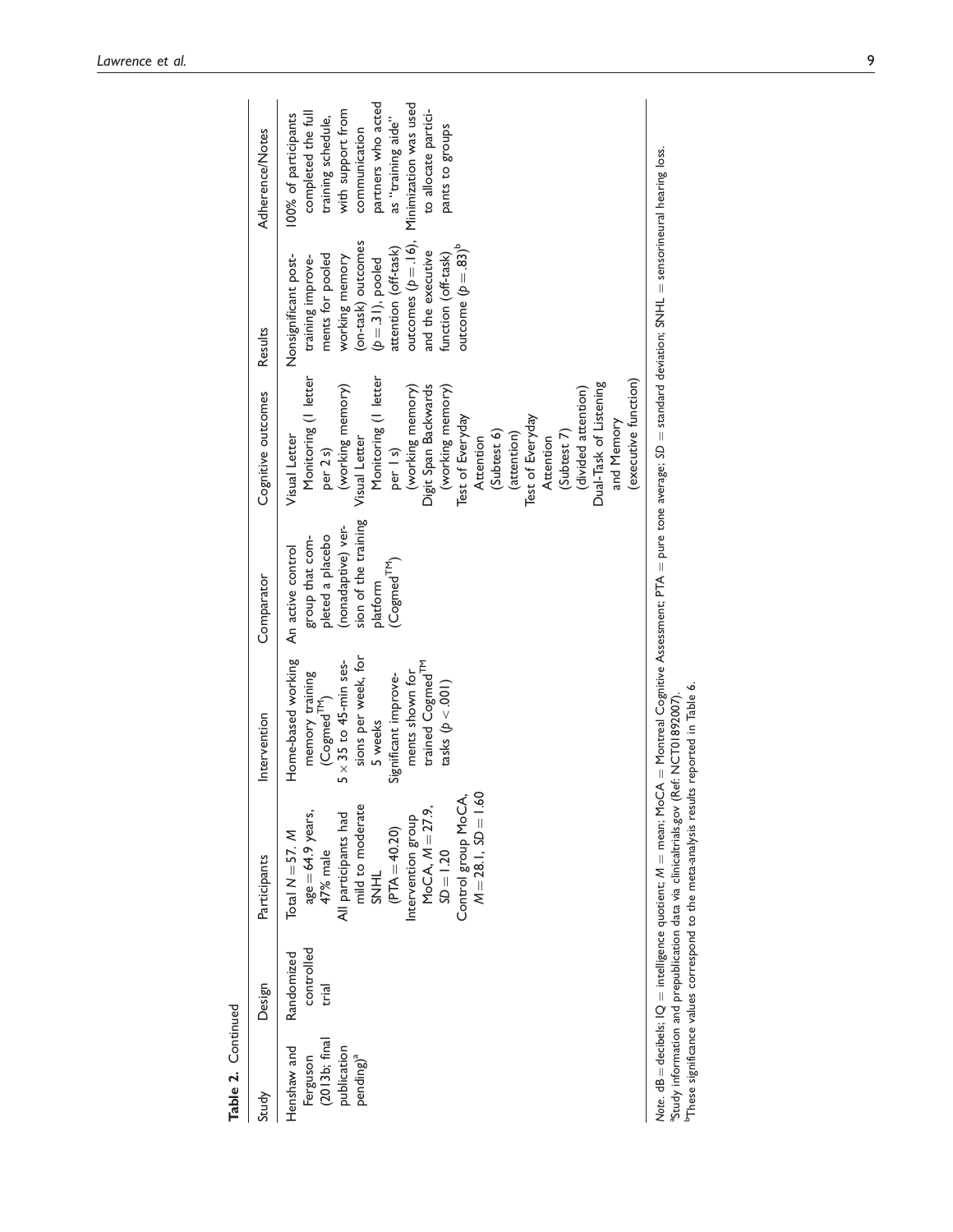| Cognitive<br>domain             | Neuropsychological<br>test                                          | Reference                                                                                                                                                                                                    | Study                                                                                                 |
|---------------------------------|---------------------------------------------------------------------|--------------------------------------------------------------------------------------------------------------------------------------------------------------------------------------------------------------|-------------------------------------------------------------------------------------------------------|
| Working<br>memory               | Digit Span Test                                                     | Wechsler, D. (2008). Wechsler Adult Intelligence Scale-<br>Fourth Edition (WAIS-IV). San Antonio, TX: NCS<br>Pearson.                                                                                        | Henshaw and Ferguson (2013b)<br>Ferguson et al. (2014)<br>Saunders et al. (2016)<br>Oba et al. (2013) |
|                                 | <b>Visual Letter</b><br>Monitoring Task                             | Gatehouse, S., Naylor, G., & Elberling, C. (2003).<br>Benefits from hearing aids in relation to the inter-<br>action between the user and the environment.<br>International Journal of Audiology, 42, 77-85. | Henshaw and Ferguson (2013b)<br>Ferguson et al. (2014)                                                |
|                                 | Auditory Working<br>Memory Subtest                                  | Woodcock, R., Mcgrew, K., & Mather, N. (2001).<br>Woodcock-Johnson III Tests of Cognitive Abilities. Itasca,<br>IL: Riverside.                                                                               | Krishnamurti et al. (2015)                                                                            |
|                                 | Listening Span Test                                                 | Pichora-Fuller, M. K., Schneider, B. A., & Daneman, M.<br>(1995). How young and old adults listen to and<br>remember speech in noise. The Journal of the<br>Acoustical Society of America, 97, 593-608.      | Sweetow and Henderson Sabes<br>(2006)                                                                 |
| <b>Executive</b><br>function    | Stroop (Color-Word)<br>Test                                         | Golden, C. J., & Freshwater, S. M. (1978). Stroop color and<br>word test. Torrance, CA: Western Psychological<br>Services.                                                                                   | Sweetow and Henderson Sabes<br>(2006)                                                                 |
|                                 | Letter-Number<br>Sequencing                                         | Wechsler, D. (2008). Wechsler Adult Intelligence Scale-<br>Fourth Edition (WAIS-IV). San Antonio, TX: NCS<br>Pearson.                                                                                        | Henshaw and Ferguson (2014)                                                                           |
|                                 | Dual-Task of Listening<br>and Memory                                | Howard, C. S., Munro, K. J., & Plack, C. J. (2010).<br>Listening effort at signal-to-noise ratios that are typ-<br>ical of the school classroom. International Journal of<br>Audiology, 49, 928-932.         | Henshaw and Ferguson (2014)<br>Henshaw and Ferguson (2013b)                                           |
| Short-term<br>memory            | Memory for Words<br>and Numbers<br><b>Reversed Subtests</b>         | Woodcock, R., Mcgrew, K., & Mather, N. (2001).<br>Woodcock-Johnson III Tests of Cognitive Abilities. Itasca,<br>IL: Riverside.                                                                               | Anderson et al. (2013a)<br>Anderson et al. (2013b)                                                    |
| Attention/pro-<br>cessing speed | <b>Visual Matching</b><br>Subtest                                   | Woodcock, R., Mcgrew, K., & Mather, N. (2001).<br>Woodcock-Johnson III Tests of Cognitive Abilities. Itasca,<br>IL: Riverside.                                                                               | Anderson et al. (2013b)                                                                               |
|                                 | Integrated Visual and<br>Auditory<br>Continuous<br>Performance Test | BrainTrain™, North Chesterfield, VA (source: http://<br>www.braintrain.com/)                                                                                                                                 | Anderson et al. (2013a)                                                                               |
|                                 | Test of Everyday<br>Attention                                       | Robertson, I. H., Ward, T., Ridgeway, V., & Nimmo-<br>Smith, I. (1994). The test of everyday attention. San<br>Antonio, TX: Psychological Corporation.                                                       | Henshaw and Ferguson (2013b)<br>Ferguson et al. (2014)                                                |

Table 3. Neuropsychological Tests Used to Measure Cognition Among Included Studies.

# Quality of Evidence

According to the GRADE criteria (Schünemann et al., 2017), the certainty of evidence for improved overall cognition was ''low'' following auditory training (see Table 4) and ''very low'' following cognitive training (see Table 5). Certainty in evidence was most frequently downgraded due to methodological bias within studies, variability between study designs and interventions, heterogeneity within pooled effect estimates, and the small number of published studies available for inclusion in this review.

# Adherence to Training

Percentage of participants who completed a recommended duration of auditory or cognitive training was used to assess adherence (Henshaw & Ferguson, 2013a). Six out of nine studies reported participant adherence. Sweetow and Henderson Sabes (2006) reported 73% of participants (65/89) completed the auditory training intervention, which involved  $5 \times 30$ -min training sessions per week for 4 weeks. Henshaw and Ferguson (2014) did not report the percentage of participants who completed the intervention but did state the average time spent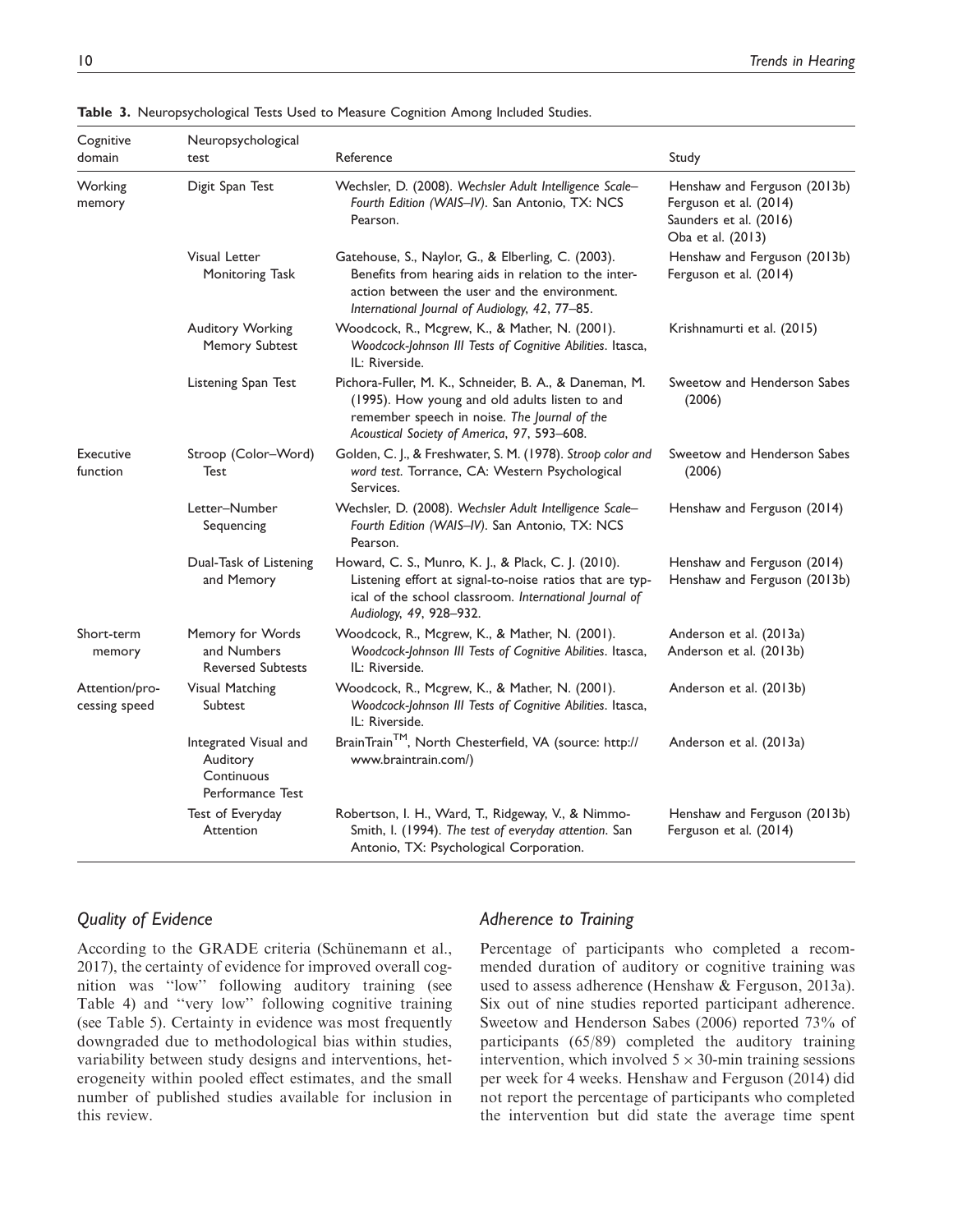Table 4. .GRADE Summary of Evidence for Auditory Training.

| Patient or population: adults with hearing loss<br>Setting: community samples<br>Intervention: auditory training<br>Comparison: placebo group, control group, or no comparison<br>Outcome |              |               |              |             | Overall                                                         |                           |                                                                                                                                |
|-------------------------------------------------------------------------------------------------------------------------------------------------------------------------------------------|--------------|---------------|--------------|-------------|-----------------------------------------------------------------|---------------------------|--------------------------------------------------------------------------------------------------------------------------------|
| No. of participants<br>(studies)                                                                                                                                                          | Risk of bias | Inconsistency | Indirectness | Imprecision | certainty of<br>evidence                                        | Effect size<br>g (95% CI) | What happens                                                                                                                   |
| Working memory<br>No. of participants:<br>420 (4 studies) $a$                                                                                                                             | Very serious | Not serious   | Not serious  | Serious     | $\oplus \oplus \bigcirc \bigcirc$<br>$LOW^{b,c,d,e}$            | $0.21$ [0.05, 0.36]       | Improvement in working<br>memory following audi-<br>tory training was small and<br>statistically significant                   |
| <b>Executive function</b><br>No. of participants:<br>125 (2 studies)                                                                                                                      | Very serious | Serious       | Serious      | Serious     | $\oplus$ $\odot$ $\odot$ $\odot$<br>VERY LOW <sup>b,e,f,g</sup> | $0.21$ [-0.12, 0.54]      | Improvement in executive<br>function following audi-<br>tory training was small but<br>not statistically significant           |
| Attention/processing<br>speed No. of<br>participants:<br>$44$ (1 study)                                                                                                                   | Not serious  | <b>NA</b>     | Not serious  | Serious     | $\oplus \oplus \oplus \bigcirc$<br>MODERATE <sup>e,h</sup>      | $0.16$ [-0.36, 0.68]      | Improvement in attention/<br>processing speed following<br>auditory training was small<br>but not statistically<br>significant |
| Overall cognition<br>No. of participants:<br>456 $(5 \text{ studies})'$                                                                                                                   | Very serious | Not serious   | Serious      | Serious     | $\oplus \oplus \bigcirc \bigcirc$<br>LOW <sup>b,c,e,f</sup>     | $0.19$ [0.07, 0.31]       | Improvement in overall cog-<br>nition following auditory<br>training was small and<br>statistically significant                |

Note. CI = confidence interval;  $g =$  Hedge's g; GRADE = Grading of Recommendations Assessment, Development and Evaluation; NA = unable to grade inconsistency with only one study contributing to summary effect.

<sup>a</sup>Four studies including seven subgroups.

<sup>b</sup>Certainty of evidence downgraded one level because a proportion of studies were graded as high risk of bias across multiple criteria.

c Study effects were consistent, and nonsignificant heterogeneity supported the overall consistency within the pooled effect.

<sup>d</sup>Indirectness was not downgraded considering studies adopted similar intervention parameters and outcomes.

e<br>Certainty of evidence downgraded one level for imprecision because few studies with small N participants were included in pooled effect.<br>Certainty of evidence downgraded one level for indirectness because intervention pa

Certainty of evidence downgraded one level for indirectness because intervention parameters varied between studies.

<sup>g</sup>Certainty of evidence downgraded one level for inconsistency because there was a moderate degree of heterogeneity within the pooled effect. <sup>h</sup>The study included in this effect was a high-quality randomized control trial with no risk of bias.

**Five studies including eight subgroups.** 

completing auditory training was 197.8 min, which was less than the predetermined 210 min intervention. Ferguson et al. (2014) reported 80% (35/44) of participants completed the auditory training intervention. Saunders et al. (2016) reported 85% of their LACE-DVD group (58/68) completed the intervention, but this figure was self-reported adherence, and 84% of their LACE-C group (42/50) adhered with the full auditory training intervention. Oba et al. (2013) stated that 100% of participants ( $N = 10$ ) completed the full cognitive training schedule. Henshaw and Ferguson (2013b) provided raw data indicating that 100% of participants, who were supported and monitored by their communication partner, completed their 5-week (25-session) cognitive training intervention. Three studies did not report adherence to training (Anderson et al., 2013a, 2013b; Krishnamurti et al., 2015), but Anderson et al. (2013a, 2013b) stated that participants were regularly contacted or monitored during the intervention to ensure they adhered to training parameters.

# Auditory and Cognitive Training: Improvements for Trained Tasks

All auditory training studies, excluding one (Saunders et al., 2016), reported statistically significant improvement on the auditory tasks participants completed during interventions (see Table 1). Of the cognitive training studies, Henshaw and Ferguson (2013b) and Oba et al. (2013) reported statistically significant improvement on trained intervention tasks (see Table 2), whereas Anderson et al. (2013a, 2013b) did not report participant performance on training tasks.

# Auditory and Cognitive Training: Improvements in Outcomes

The overall effect of auditory training on cognitive outcomes in adults with hearing loss was small and statistically significant, with no heterogeneity (see Table 6). The effect of auditory training on working memory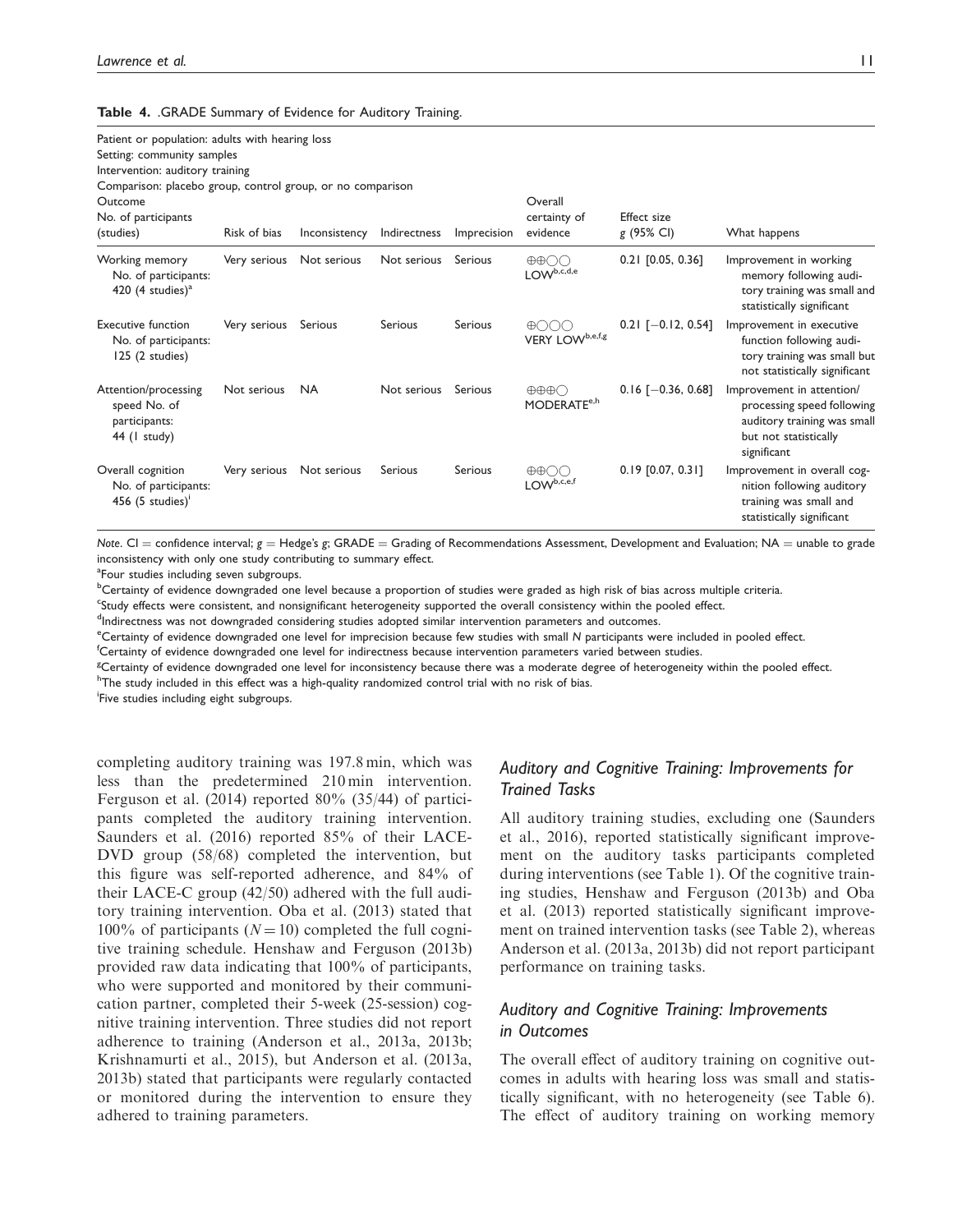| Patient or population: adults with hearing loss<br>Setting: community samples<br>Intervention: cognitive training<br>Comparison: placebo group, control group, or no comparison |                |                                                 |                     |                                                |                                  |                                                                                                                                                |
|---------------------------------------------------------------------------------------------------------------------------------------------------------------------------------|----------------|-------------------------------------------------|---------------------|------------------------------------------------|----------------------------------|------------------------------------------------------------------------------------------------------------------------------------------------|
| Outcome<br>No. of participants<br>(studies)                                                                                                                                     | Risk of bias   | Inconsistency Indirectness Imprecision evidence |                     | Overall<br>certainty of                        | <b>Effect</b> size<br>g (95% CI) | What happens                                                                                                                                   |
| Working memory<br>No. of participants:<br>67 (2 studies)                                                                                                                        |                | Very serious Not serious                        | Not serious Serious | $\oplus \oplus \bigcirc$<br>$LOW^{a,b,c,d}$    | $0.38$ [0.14, 0.63]              | Improvement in working<br>memory following<br>cognitive training was<br>small and statistically<br>significant                                 |
| <b>Executive function</b><br>No. of participants:<br>57 (1 study)                                                                                                               | Not serious NA |                                                 | Not serious Serious | $\oplus \oplus \oplus \bigcirc$<br>MODERATEd.e |                                  | $-0.06$ [ $-0.57$ , 0.46] Decline in executive<br>function following<br>cognitive training was<br>small but not statistic-<br>ally significant |
| Short-term memory<br>No. of participants:<br>97 (2 studies)                                                                                                                     | <b>Serious</b> | Serious                                         | Not serious Serious | $\bigoplus$<br>VERY LOWa,c,d,f                 | $1.97$ [-1.09, 5.04]             | Improvement in short-<br>term memory follow-<br>ing cognitive training<br>was large but not<br>statistically significant                       |
| Attention/processing speed Serious<br>No. of participants:<br>154 (3 studies)                                                                                                   |                | Serious                                         | Not serious Serious | $\bigoplus$<br>VERY LOWa,c,d,f                 | $1.37$ [-0.38, 3.13]             | Improvement in atten-<br>tion/processing speed<br>following cognitive<br>training was large but<br>not statistically<br>significant            |
| Overall cognition<br>No. of participants:<br>164 (4 studies)                                                                                                                    | <b>Serious</b> | Serious                                         | Not serious Serious | $\oplus$ OOO<br>VERY LOW <sup>a,c,d,f</sup>    | $1.03$ [0.41, 1.66]              | Improvement in overall<br>cognition following<br>cognitive training was<br>large and statistically<br>significant                              |

Table 5. GRADE Summary of Evidence for Cognitive Training.

Note. CI = confidence interval;  $g =$  Hedge's g; GRADE = Grading of Recommendations Assessment, Development and Evaluation; NA = unable to grade inconsistency with only one study contributing to summary effect.

<sup>a</sup>Certainty of evidence downgraded one level because a proportion of studies were graded as high risk of bias across multiple criteria.

**bStudy effects were consistent, and nonsignificant heterogeneity supported the overall consistency within the pooled effect.** 

<sup>c</sup>Indirectness was not downgraded considering studies adopted similar intervention parameters and outcomes.

dCertainty of evidence downgraded one level for imprecision because few studies with small N participants were included in pooled effect.<br>EThe study included in this effect was a high quality randomized control trial with

<sup>e</sup>The study included in this effect was a high-quality randomized control trial with no risk of bias.

Certainty of evidence downgraded one level for inconsistency because there was a large degree of heterogeneity within the pooled effect.

was also small and significant, whereas executive function and attention/processing speed were small and not significant. The pooled effect for cognitive training improving overall cognitive function in adults with hearing loss was large and statistically significant, with a large degree of heterogeneity (see Table 6). For individual cognitive domains, working memory was small and significant, short-term memory and attention/processing speed were large but not significant, and executive function was small, not significant and favored the control group. There was a statistically significant difference between the overall pooled effects for auditory training  $(g = 0.19)$  and cognitive training  $(g = 1.06)$  for improving cognitive function ( $Q = 5.74$ ,  $p = .02$ ).

# On-Task and Off-Task Cognitive Outcomes

All cognitive outcomes contributing to the significant pooled effect of auditory training improving overall cognition were classified as off-task (untrained), indicating that auditory training provides a small transfer of learning to untrained cognition (see Table 6). For cognitive training, however, five pooled outcomes were classified as off-task and three pooled outcomes as on-task, given their substantial overlap with tasks that were trained (see Table 6). Compared with the studies that included ontask cognitive outcomes (Anderson et al., 2013a; Henshaw & Ferguson, 2013b; Oba et al., 2013), the offtask and untrained outcomes unique to Anderson et al.'s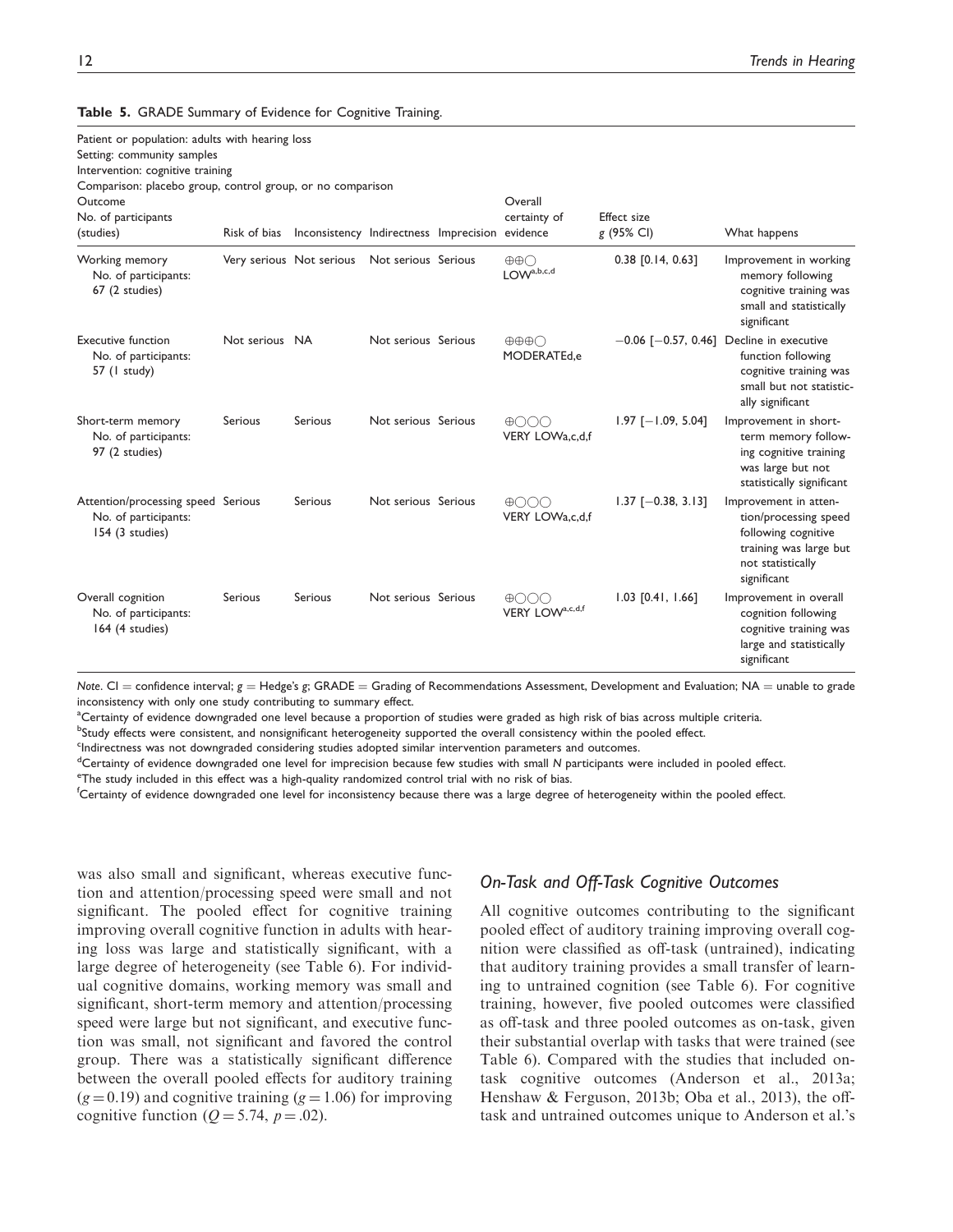|                    |           |                                       |               |         | Effect size statistics |           |         |          |                          |           |       |
|--------------------|-----------|---------------------------------------|---------------|---------|------------------------|-----------|---------|----------|--------------------------|-----------|-------|
|                    |           |                                       |               |         | 95% CI                 |           |         |          | Heterogeneity statistics |           |       |
| Intervention       | Outcome   | Study                                 | On/Off-task g |         | Lower                  | Upper $Z$ |         | Þ        | $Q(d\hat{p})$            | Þ         | $l^2$ |
| Auditory training  | <b>WM</b> | Sweetow and Henderson<br>Sabes (2006) | Off-task      | 0.43    | 0.003                  | 0.86      | 1.97    | .05      |                          |           |       |
|                    |           | Ferguson et al. (2014)                | Off-task      | 0.13    | $-0.45$                | 0.71      | 0.45    | .66      |                          |           |       |
|                    |           | Krishnamurti et al. (2015)            | Off-task      | 1.10    | 0.28                   | 1.92      | 2.63    | $.01*$   |                          |           |       |
|                    |           | Saunders et al. (2016) <sup>a</sup>   | Off-task      | 0.14    | $-0.19$                | 0.47      | 0.82    | .41      |                          |           |       |
|                    |           | Saunders et al. (2016) <sup>b</sup>   | Off-task      | 0.13    | $-0.20$                | 0.46      | 0.78    | .44      |                          |           |       |
|                    |           | Saunders et al. (2016) <sup>c</sup>   | Off-task      | 0.08    | $-0.25$                | 0.41      | 0.47    | .64      |                          |           |       |
|                    |           | Saunders et al. (2016) <sup>d</sup>   | Off-task      | 0.19    | $-0.14$                | 0.52      | 1.14    | .26      |                          |           |       |
|                    |           | Pooled effect                         |               | 0.21    | 0.05                   | 0.36      | 2.58    | $.01*$   | 6.60(6)                  | .36       | 9.05  |
|                    | EF        | Sweetow and Henderson<br>Sabes (2006) | Off-task      | 0.43    | 0.003                  | 0.86      | 1.97    | .05      |                          |           |       |
| Cognitive training |           | Henshaw and Ferguson (2014)           | Off-task      | 0.09    | $-0.15$                | 0.33      | 0.70    | .48      |                          |           |       |
|                    |           | Pooled effect                         |               | 0.21    | $-0.12$                | 0.54      | 1.27    | .20      | 1.90(1)                  | .17       | 47.38 |
|                    | A/PS      | Ferguson et al. (2014)                | Off-task      | 0.16    | $-0.42$                | 0.74      | 0.54    | .59      |                          |           |       |
|                    |           | Overall pooled effect                 |               | 0.19    | 0.07                   | 0.31      | 3.15    | $.002*$  | 8.57(9)                  | .48       | 0.00  |
|                    | <b>WM</b> | Oba et al. (2013)                     | On-task       | 0.41    | 0.16                   | 0.69      | 2.91    | $.004*$  |                          |           |       |
|                    |           | Henshaw and Ferguson (2013b)          | On-task       | 0.27    | $-0.25$                | 0.79      | 1.02    | .31      |                          |           |       |
|                    |           | Pooled effect                         |               | 0.38    | 0.14                   | 0.63      | 3.05    | $.002*$  | 0.22(1)                  | .64       | 0.00  |
|                    | EF        | Henshaw and Ferguson (2013b)          | Off-task      | $-0.06$ | $-0.57$                | 0.46      | $-0.22$ | .83      |                          |           |       |
|                    | ST-M      | Anderson et al. (2013a)               | Off-task      | 0.41    | $-0.29$                | 1.12      | 1.15    | .25      |                          |           |       |
|                    |           | Anderson et al. (2013b)               | Off-task      | 3.54    | 2.78                   | 4.31      | 9.08    | $.000**$ |                          |           |       |
|                    |           | Pooled effect                         |               | 1.97    | $-1.09$                | 5.04      | 1.26    | .21      | $34.84$ (1)              | .000 $**$ | 97.13 |
|                    | A/PS      | Anderson et al. (2013a)               | On-task       | 0.35    | $-0.35$                | 1.05      | 0.98    | .33      |                          |           |       |
|                    |           | Anderson et al. (2013b)               | Off-task      | 3.47    | 2.71                   | 4.22      | 9.02    | $.000**$ |                          |           |       |
|                    |           | Henshaw and Ferguson (2013b)          | Off-task      | 0.37    | $-0.15$                | 0.89      | 1.40    | .16      |                          |           |       |
|                    |           | Pooled effect                         |               | 1.38    | $-0.50$                | 3.27      | 1.44    | .15      | 49.87 (2)                | .000**    | 95.99 |
|                    |           | Overall pooled effect                 |               | 1.06    | 0.27                   | 1.86      | 2.62    | $.009*$  | 123.08(7)                | .000**    | 94.31 |

Table 6. Meta-Analysis Results for Auditory Training and Cognitive Training Studies.

Note. A/PS = attention/processing speed; CI = confidence interval; EF = executive function;  $g$  = Hedge's g; p = significance level; Q = Cochrane's Q; ST- $M =$  short-term memory; WM  $=$  working memory.

<sup>a</sup>Computer intervention compared with placebo group.

**Computer intervention compared with control group.** 

<sup>c</sup>DVD intervention compared with placebo group.

dDVD intervention compared with control group.

 $*p < .05.$  \*\*p < .001.

(2013b) intervention demonstrated the largest improvement following training.

# Publication Bias

Publication bias statistics were calculated for statistically significant pooled effects including more than two studies. For the effect of auditory training on overall cognitive function, Egger's regression was statistically significant ( $p = .02$ ), indicating the presence of publication bias, and 25 studies with nonsignificant results would be needed to render this effect zero.

Egger's regression was significant  $(p = .04)$  for the effect of auditory training on working memory, and

Rosenthal's Fail-Safe N indicated that 11 nonsignificant results were needed to undermine the significant effect. For the effect of cognitive training on overall cognition, Egger's regression was not significant ( $p = .18$ ), and 160 nonsignificant results would be needed to render this effect zero.

### Sensitivity Analyses

Oba et al. (2013) included participants with cochlear implants, Henshaw and Ferguson (2013b) included participants using hearing aids, and Anderson et al. (2013b) reported very large effects. Three sensitivity analyses were therefore conducted to determine if removing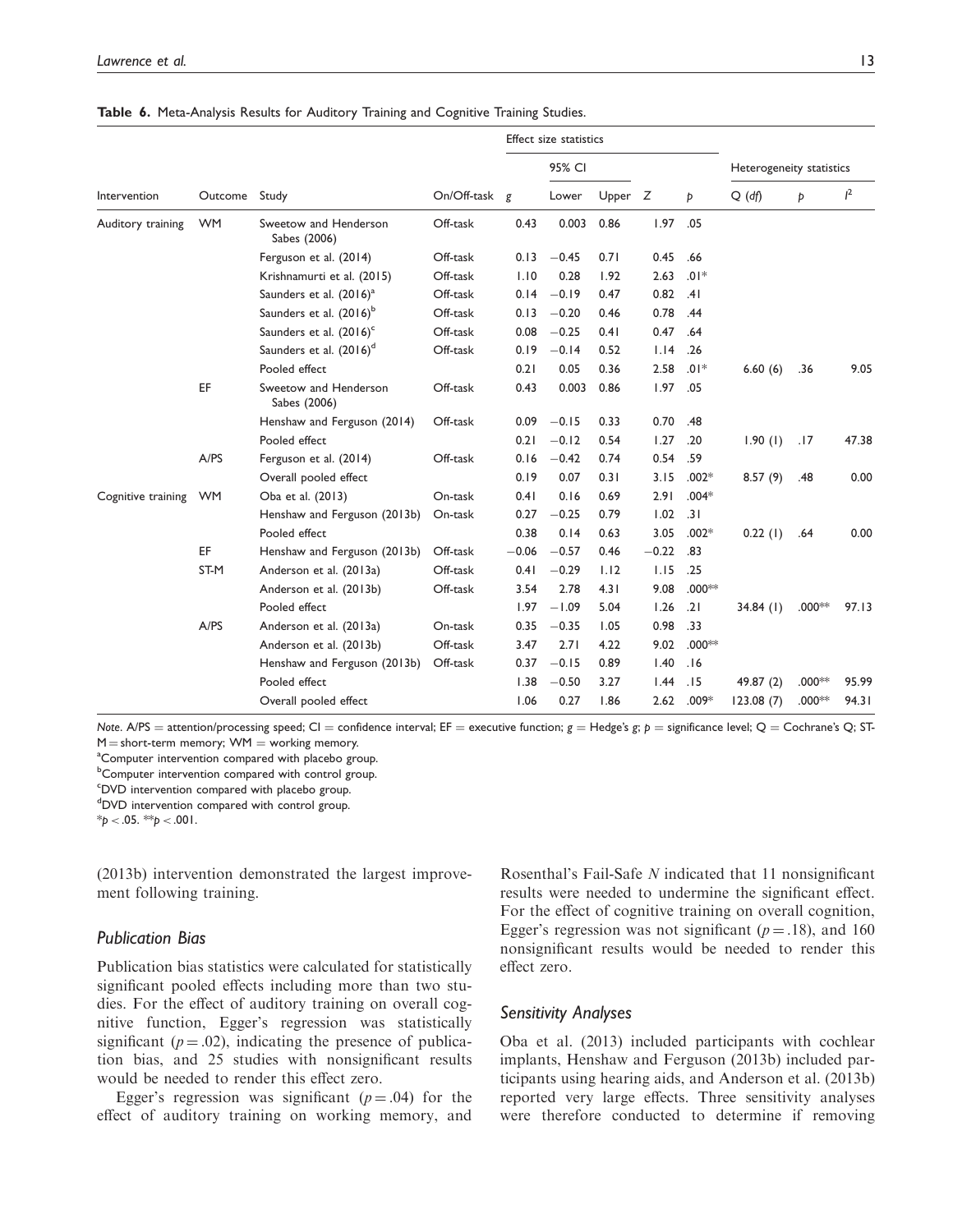Table 7. Changes in Pooled Effect Sizes Following Sensitivity Analyses.

|              |           |                                 |                        |      | Effect size statistics |           |      |         |                          |          |       |
|--------------|-----------|---------------------------------|------------------------|------|------------------------|-----------|------|---------|--------------------------|----------|-------|
|              |           |                                 |                        |      | 95% CI                 |           |      |         | Heterogeneity statistics |          |       |
| Intervention | Outcome   | Study removed                   |                        | g    | Lower                  | Upper $Z$ |      | Þ       | $Q$ (df)                 | Þ        | j2    |
| Cognitive    | Overall   |                                 | Original pooled effect | 1.06 | 0.27                   | 86.ا      | 2.62 | $.009*$ | 123.08(7)                | $.000**$ | 94.31 |
| training     | cognition | Oba et al. (2013)               | Changed pooled effect  | 1.17 | 0.14                   | 2.21      | 2.22 | $.03*$  | 117.54(6)                | $.000**$ | 94.90 |
|              |           | Henshaw and<br>Ferguson (2013b) | Changed pooled effect  | 1.62 | 0.26                   | 2.98      | 2.33 | $.02*$  | 106.48(4)                | $.000**$ | 96.24 |
|              |           | Anderson et al. (2013b)         | Changed pooled effect  | 0.32 | 0.13                   | 0.51      | 3.34 | $.001*$ | 2.65(5)                  | .75      | 0.00  |

Note. CI = confidence interval;  $g =$  Hedge's g;  $p =$  significance level; Q = Cochrane's Q.  $*_{\text{D}} < .05.$  \*\*p  $< .001.$ 

these studies would account for the heterogeneity within the overall pooled effect of cognitive training for cognition (see Table 7). Following removal of Oba et al. (2013) and Henshaw and Ferguson (2013b), pooled effects remained large with a large and significant degree of heterogeneity. Whereas removal of Anderson et al. (2013b) reduced the pooled effect to small while remaining significant and with no heterogeneity, and there was no longer a significant difference between the overall effect of auditory training  $(g = 0.19)$ , and this changed effect of cognitive training  $(g=0.32)$  for improving cognitive function ( $Q = 1.35$ ,  $p = .25$ ).

# **Discussion**

The present study is the first systematic review and metaanalysis to provide pooled effect estimates of both auditory training and cognitive training for improving cognitive function in adults with hearing loss. The primary aim of cognitive training is to improve cognitive function, but given the relationship between listening and cognition, this type of training might have consequential benefits for adults with hearing loss. The primary aim of auditory training is to improve auditory skills, but recent evidence suggests there may improvements in cognition (Ferguson & Henshaw, 2015). Here, we are looking at how effective each type of training is on cognition for this population.

When auditory training studies were combined, there were small but significant transfer of learning effects favoring improved working memory and overall cognition. The beneficial effect of auditory training on cognition may be explained by the Ease of Language Understanding model (Rönnberg et al., 2013) within the Scaffolding Theory of Ageing and Cognition (Goh & Park, 2009). The Ease of Language Understanding model suggests that working memory (a primarily frontal function) is a cognitive resource responsible for an individual's successful use of attention when listening to speech, processing and interpretation of hearing aid signals, and potential hearing impairment impacting their long-term memory (Rönnberg et al., 2013). The Scaffolding Theory of Ageing and Cognition suggests that older adults experience a decline in cortical function as part of normal ageing, and the ageing brain recruits (scaffolds) additional cognitive resources from frontal regions to compensate for functional deficits (Goh & Park, 2009). Older adults with hearing loss may therefore recruit additional (frontal) cognitive resources to compensate for diminished auditory perception and to support their attention and working memory capacity during auditory training. Auditory training may provide a small consequential improvement in working memory and overall cognition, which are trained during tasks that require the concomitant use of auditory perception and cognitive resources by adults with hearing loss.

When separated into individual cognitive domains, which resulted in a small number of studies, auditory training pooled effects reduced to nonsignificance for executive function and attention/processing speed. These nonsignificant effects may be the result of a Type II error, with small to moderate effect sizes reported for individual domains, but only two (or fewer) studies were included in these pooled effects. Nonetheless, homebased computer-delivered auditory training appears to provide a small improvement in cognitive function in adults with hearing loss.

When cognitive training studies were combined, there was a large and statistically significant improvement in overall cognition, driven by both on- and off-task learning. When separated into individual cognitive domains, pooled effects reduced to nonsignificance for executive function, short-term memory, and attention/processing speed. However, there was a high degree of heterogeneity across studies, which was eliminated on removal of Anderson et al (2013b). This raises some important questions about how the training in this study was classified. Anderson et al. (2013b) used a cognitive training program (''Brain Fitness'') that primarily targeted working memory, attention, and executive skills but used *auditory*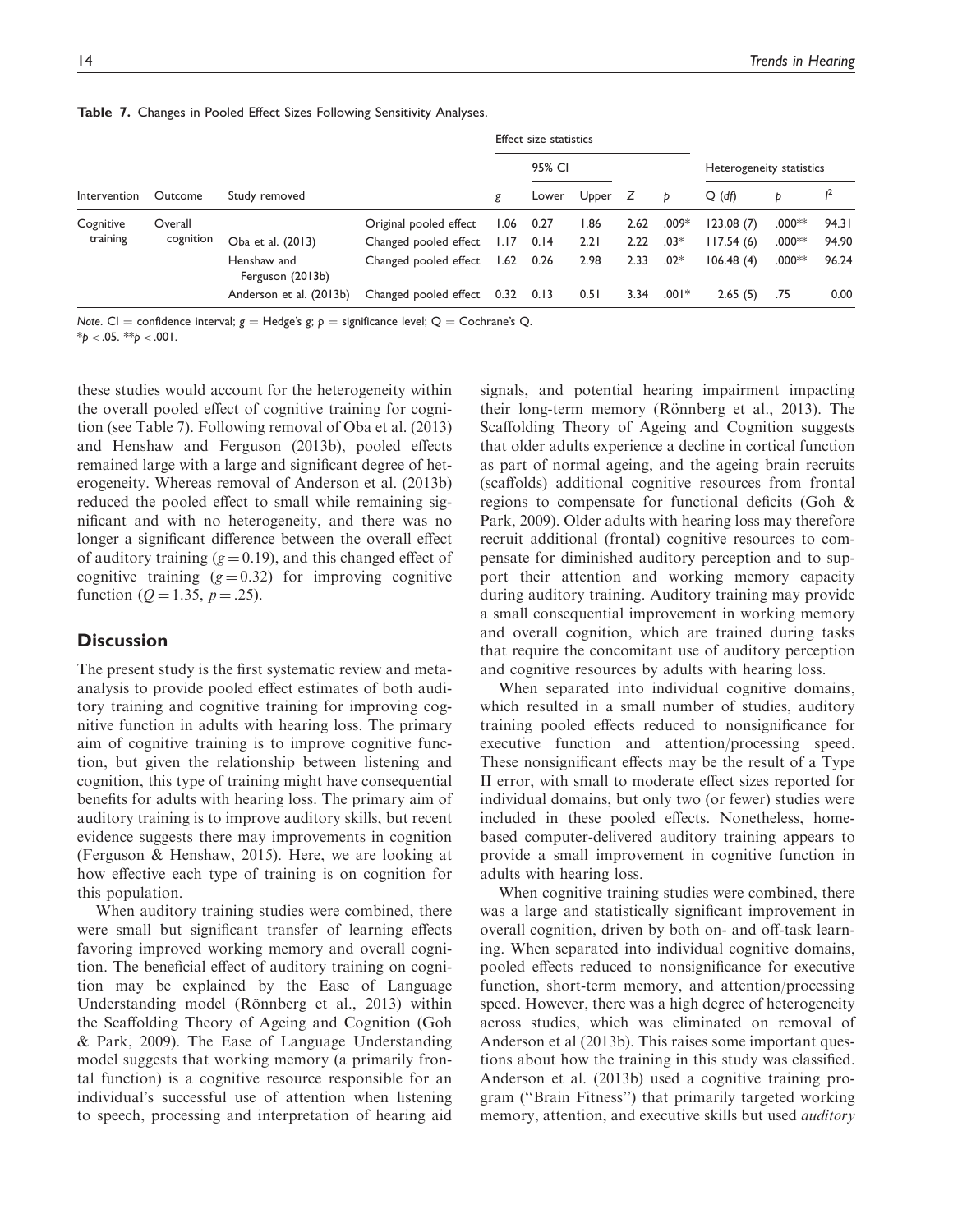stimuli. Interestingly, this auditory–cognitive training approach provided very large improvements in cognitive function, primarily driven by improvements in attention as measured by the Integrated Visual and Auditory Continuous Performance Test. Removing this large effect from the overall pooled effect meant that cognitive training was no longer significantly more effective than auditory training at improving overall cognition. Oba et al. (2013) trained participants using an adapted Visual Digit Span task to improve working memory and reported on-task improvement on the Visual Digit Span task posttraining. Henshaw and Ferguson (2013b) used the working memory platform  $\text{Cogmed}^{\text{TM}}$  and showed statistically significant improvements in performance for trained working memory tasks (on-task). These cognitive training findings are supported by evidence from meta-analyses in healthy older adults (Lampit et al., 2014; Pronk et al., 2011) and in older adults with mild cognitive impairment (Hill et al., 2016) and Parkinson's disease (Lawrence et al., 2017), which also demonstrate improved performance on on-task (trained) outcomes and off-task outcomes, but only when they are structurally similar to those trained during computerdelivered cognitive training. Older adults with impaired hearing may experience cognitive decline (Jayakody et al., 2017a; Lin et al., 2013), but the ageing brain can maintain neural plasticity (Hill, Kolanowski, & Gill, 2011) and its ability to strengthen and modify neuronal connections (i.e., synaptogenesis) leading to positive changes in response to training. Cognitive training provides a set of tasks that involve repeated use at increasing difficulty, which induces a stimulation-focussed improvement in domains trained during an intervention (Kim & Kim, 2014). Cognitive training interventions for adults with hearing loss are relatively novel, but results from this meta-analysis suggest some therapeutic potential for improving working memory and overall cognition.

Findings from this review suggest both auditory and cognitive training are effective for improving cognition in adults with hearing loss. By design, cognitive training is more targeted and provides a more intensive stimulation of cognitive abilities, whereas auditory training may improve cognition by training auditory perception that also involves the use of cognitive resources. We may therefore expect cognitive training to be more beneficial for improving cognition. As discussed, the large pooled effect of cognitive training in this review was primarily driven by effects reported by Anderson et al. (2013b) who used a training paradigm involving cognitive tasks and auditory stimuli. It is therefore possible that an integrated (cognitive/auditory and auditory) training program may be most beneficial for improving cognition in adults with hearing loss (Ferguson & Henshaw, 2015). It is important to note, however, that the auditory training program  $(LACE^{TM})$  developed by Sweetow and

Henderson Sabes (2006) adopts a similar structure by involving auditory tasks with a cognitive component. It is therefore somewhat difficult to delineate the classification of auditory training programs that involve cognition with cognitive training programs that involve auditory perception, and the pooled effects reported in this review should be interpreted with this caveat in mind.

There were insufficient studies to explore factors (e.g., intervention length, adherence to training) that may account for the large degree of heterogeneity within the overall effect of cognitive training on cognition. Furthermore, by combining all study outcome measures for a given cognitive domain for input into the metaanalysis, the benefits of training shown by individual study outcome measures may be lost. For example, Ferguson et al. (2014) showed auditory training-related improvements for divided attention that employed executive control processes, but not for single attention that does not. Removal of Oba et al.'s (2013) participants with cochlear implants or Henshaw and Ferguson's (2013b) participants with hearing aids had no significant impact on the pooled effect, but removing Anderson et al.'s (2013b) large effect sizes reduced heterogeneity to nonsignificance and the effect to small (remaining significant). The large effects reported by Anderson et al. (2013b) may be the consequence of their integrated intervention (as noted earlier) combined with their longer training schedule of 40 hr (5 sessions  $\times$  8 weeks), compared with the other studies involving between 3.5 and 10 hr of training. Shorter and fewer training sessions have been argued to provide optimal conditions to elicit improvement following auditory training (Molloy, Moore, Sohoglu, & Amitay, 2012) and cognitive training (Lampit et al., 2014). Conversely, findings from this review suggest that a longer cognitive training intervention (several weekly 1 hr sessions over multiple months) may be more beneficial for improving cognitive function in adults with hearing loss. It is also important to note that Anderson et al. (2013b) supported large neuropsychological improvements in cognition with improvements in objective measures of neural timing, which provides evidence of neural plasticity in the ageing brain in response to training. There is, however, a limitation to this interpretation of the results. The subset of participants reported by the author's other study (Anderson et al., 2013a) did not demonstrate improved cognition following the same training parameters, and this variability in results led to a decrease in certainty in the evidence for cognitive training.

The overall certainty of evidence in support for auditory training and cognitive training improving overall cognition was ''low'' and ''very low,'' respectively (Schünemann et al., 2017). Certainty in evidence was most frequently downgraded due to methodological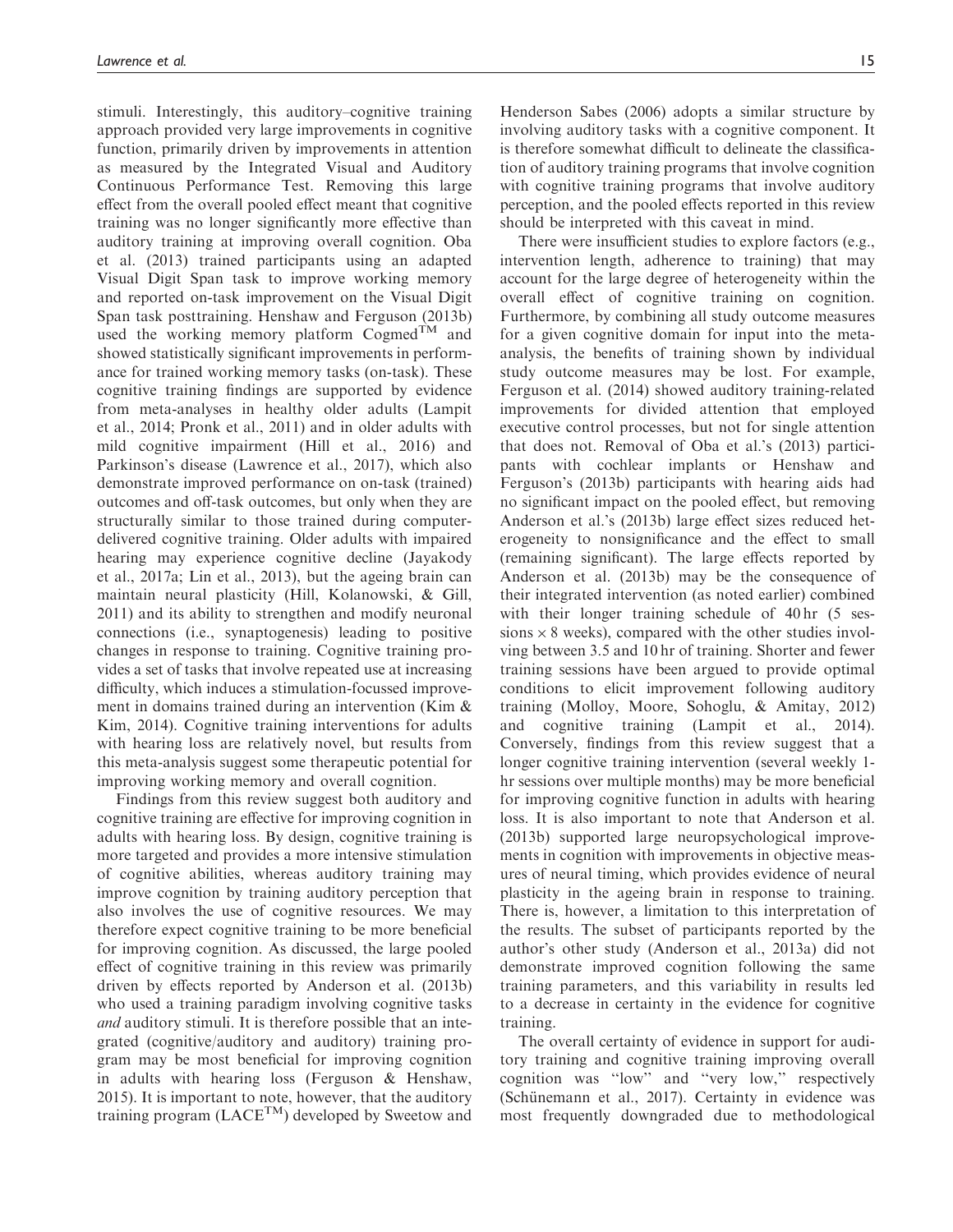bias within studies, variability between study designs and interventions, heterogeneity within pooled effect estimates, and the small number of published studies available for inclusion in this review. Nonetheless, three included studies were rigorous RCTs (Ferguson et al., 2014; Henshaw & Ferguson, 2013b; Saunders et al., 2016). We recommend future researchers follow these examples by conducting high-quality RCTs in accordance with the Consolidated Standards of Reporting Trials guidelines for nonpharmacological interventions (Schulz, Altman, & Moher, 2010) and have sample sizes that are sufficient to provide adequate statistical power for reliable interpretation of results.

Participant adherence to a home-based intervention with limited supervision is of paramount importance when determining the efficacy of a novel therapeutic technique. Among studies in this review, more than 80% of participants adhered to full training schedules, but most trials did not report factors that contributed to adherence (or nonadherence) during interventions. Participants are more likely to adhere to a home-based intervention if there is regular participant–investigator contact, they are intrinsically motivated and engaged in training activities, they believe cognitive function/intelligence is malleable, and when they report belief in the efficacy of the training program to improve their hearing ability or cognitive function (Ferguson & Henshaw, 2015; Henshaw, Mccormack, & Ferguson, 2015a; Jaeggi, Buschkuehl, Shah, & Jonides, 2014; Sweetow & Henderson Sabes, 2010). Although adherence was high among studies in this review, real-world evidence shows that less than 30% of patients complete auditory training when recommended by an audiologist (Sweetow & Henderson Sabes, 2010). Future studies need to report and explore factors that contribute to adherence to ensure home-based interventions are designed to maintain adherence to training schedules and consequently increase our understanding of the efficacy of auditory and cognitive training interventions.

There are several limitations to this review. Only nine studies met inclusion criteria, five auditory training and four cognitive training, and several individual domain pooled effects were supported only by one or two studies. There was, however, no significant heterogeneity within the overall effect for auditory training, providing initial confidence in the current estimate of auditory training improving cognition in adults with hearing loss. Sensitivity analyses also showed that the overall pooled effect for cognitive training improving cognition remained robust and statistically significant following removal of methodologically heterogeneous studies. With these considerations in mind, however, we recommend findings from this review to be regarded as preliminary evidence, and a follow-up meta-analysis should be conducted as more trials become available. This review also included repeated measures designs, reducing certainty in the evidence. Any future meta-analysis should attempt to include only well-designed RCTs to provide Class I evidence in support of (or to potentially refute) the therapeutic potential of auditory training and cognitive training for improving cognition in adults with hearing loss.

# Recommendations for Future Research

Future studies should explore the potential of auditory training combined with cognitive training for improving cognition in adults with hearing loss. Work by Anderson et al. provides promising evidence in support of using an integrated cognitive training program (e.g., Brain Fitness) that requires the use of cognitive abilities and auditory perception to complete training activities (Anderson et al., 2013a, 2013b). With the increasing ageing population, clinical trials need to examine whether an integrated auditory–cognitive training paradigm has the potential to simultaneously improve or potentially halt neural degeneration associated with hearing loss and cognitive decline among older adults.

All auditory training studies, excluding one (Sweetow & Henderson Sabes, 2006), that met inclusion criteria for Henshaw and Ferguson's (2013b) original review were excluded from this review for not including a measure of cognitive function. There is increasing evidence showing adults with better hearing demonstrate better cognitive function across all domains (Taljaard et al., 2016), and findings from this review suggest auditory and cognitive training may improve cognition in adults with hearing loss. Future studies need to include cognitive outcomes while consulting compendiums of neuropsychological tests for thorough descriptions and recommendations for the use of cognitive measures with older adults (Lezak, Howieson, & Loring, 2004; Strauss et al., 2006). More than half of the studies included in this review did not assess or report a measure of baseline cognitive status (e.g., Montreal Cognitive Assessment, Wechsler Adult Intelligence Scale battery). As part of normal ageing, older adults may experience mild cognitive decline which will impact their performance during auditory and cognitive training. Future studies need to include baseline measures of cognitive status to identify participants with or without mild cognitive impairment and whether to include or exclude participants following predefined selection criteria. It will also be useful to explore the potential of these interventions among older adults with hearing loss and with different subtypes (e.g., amnestic vs. nonamnestic) and varying degrees (e.g., mild to dementia) of cognitive decline. The beneficial effects of cognitive training may be artificially limited in older adults with normal cognitive function who experience a ceiling effect during training (i.e., no improvement beyond normal cognition),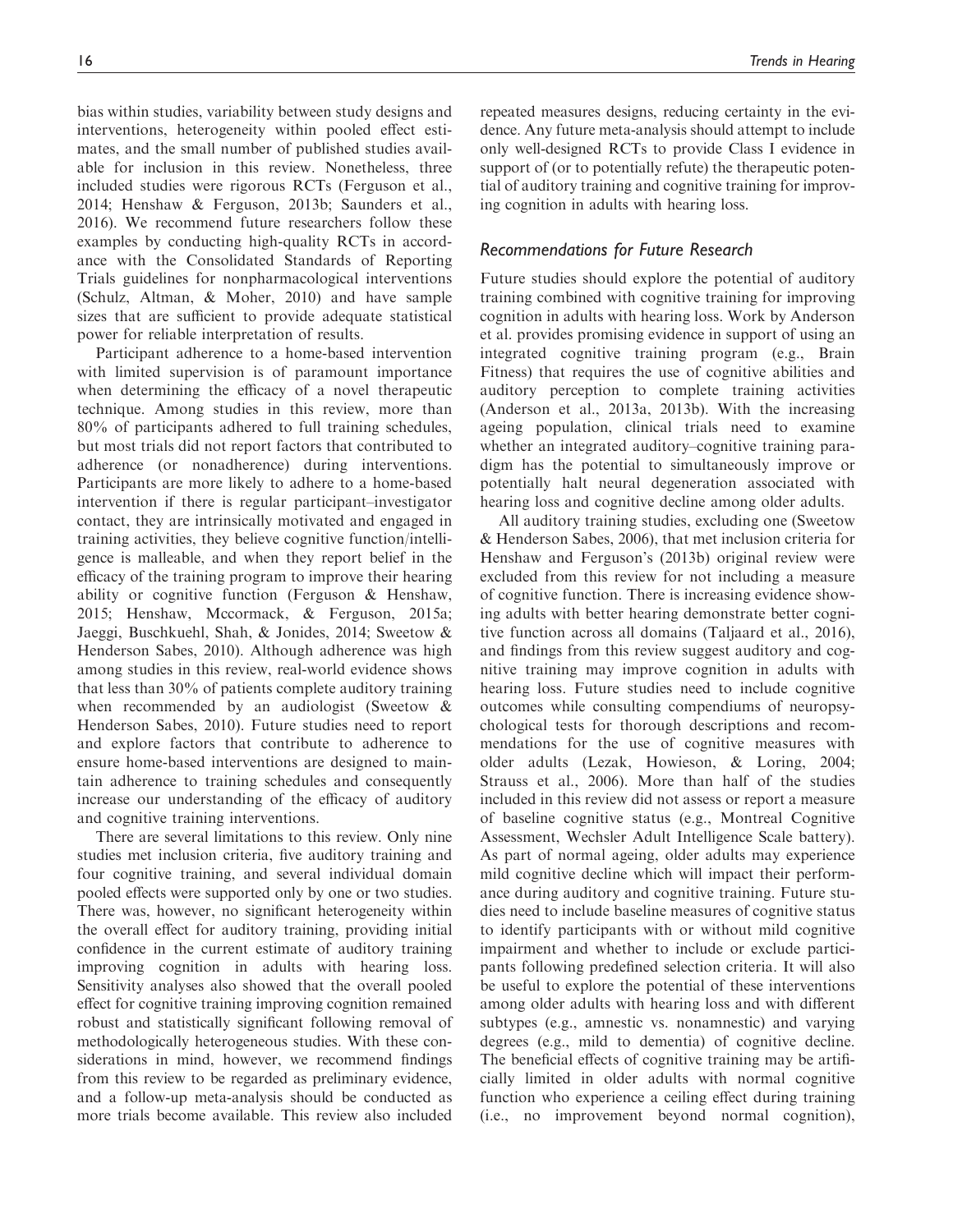whereas individuals with cognitive deficits have the capacity to improve in response to training.

We also recommend including outcomes that assess real-world benefits and explicit examination of the longterm efficacy of auditory and cognitive training. More research is also needed to determine whether auditory and cognitive training have the potential to elicit a transfer (learning) effect which benefits older adults in their daily life. Many older adults with hearing loss and cognitive decline experience difficulties completing daily activities and are less likely to socialize (Behera et al., 2016; Mick, Kawachi, & Lin, 2014; Saito et al., 2010). Including measures of instrumental activities of daily living (Jekel et al., 2015), social isolation (Mick et al., 2014), and frailty (Morris, Howard, & Steel, 2016) will determine if these home-based interventions provide practical improvement in the daily life of older adults with hearing loss. Although not a focus of this review, only three studies reported longer term follow-up data (Henshaw & Ferguson, 2013b; Oba et al., 2013; Saunders et al., 2016). Future studies need to include follow-up assessments (e.g., 12 months) to determine the long-term efficacy of auditory and cognitive training for cognition.

# Conclusion

The current study is the first systematic review and metaanalysis to provide pooled effect estimates of auditory training and cognitive training for cognition in adults with hearing loss. Nine studies met inclusion criteria, and these preliminary results suggest that home-based auditory training and cognitive training may improve cognition. More high-quality RCTs with long-term follow-up assessments are needed to determine whether auditory, cognitive, or a combined auditory–cognitive intervention is most efficacious for improving cognitive function in adults with hearing loss.

### Author Contributions

B. J. L. was responsible for conception, design, and execution of the project; conducted article screening, data extraction, bias assessment, and statistical analysis; and wrote the first draft of the article. D. M. P. J. assisted with article screening and provided expert review and critique of important intellectual content. H. H., M. A. F., R. H. E., A. M. L., and P. L. F. provided expert review and critique of important intellectual content.

# Declaration of Conflicting Interests

The authors declared no potential conflicts of interest with respect to the research, authorship, and/or publication of this article.

# Funding

The authors disclosed receipt of the following financial support for the research, authorship, and/or publication of this

article: B. J. L., D. M. P. J., R. H. E., and P. L. F. are supported by the Ear Science Institute Australia. The contribution by A. M. L. was supported by Curtin University, and the contributions by H. H. and M. A. F. were supported by the National Institute for Health Research. The views expressed are those of the authors and not necessarily those of the Ear Science Institute Australia, Curtin University, the National Health Service, the National Institute for Health Research, or the Department of Health and Social Care.

### ORCID iD

Blake J. Lawrence **b** <http://orcid.org/0000-0002-8772-8226> Dona M. P. Jayakody D<http://orcid.org/0000-0001-5814-4355>

#### Supplemental Material

Supplemental material for this article is available online.

#### **References**

- Akeroyd, M. A. (2008). Are individual differences in speech reception related to individual differences in cognitive ability? A survey of twenty experimental studies with normal and hearing-impaired adults. International Journal of Audiology, 47, S53–S71. doi:10.1080/14992020 802301142
- Anderson, S., White-Schwoch, T., Choi, H. J., & Kraus, N. (2013a). Training changes processing of speech cues in older adults with hearing loss. Frontiers in Systems Neuroscience, 7, 1–9. doi:10.3389/fnsys.2013.00097
- Anderson, S., White-Schwoch, T., Parbery-Clark, A., & Kraus, N. (2013b). Reversal of age-related neural timing delays with training. Proceedings of the National Academy of Sciences, 110, 4357–4362. doi:10.1073/pnas.1213555110
- Australian Bureau of Statistics. (2017). 3303.0 Causes of death, Australia, 2016. Canberra, Australia: Australian Bureau of Statistics.
- Bansal, A. (2014). Evaluating the short-term effects of homebased computerized multi-domain cognitive training in adult cochlear implant users: A prospective randomized intervention study (Master's thesis). University of Oslo, Norway.
- Behera, P., Sharan, P., Mishra, A. K., Nongkynrih, B., Kant, S., & Gupta, S. K. (2016). Prevalence and determinants of depression among elderly persons in a rural community from northern India. The National Medical Journal of India, 29, 129–136.
- Bishop, N. A., Lu, T., & Yankner, B. A. (2010). Neural mechanisms of ageing and cognitive decline. Nature, 464, 529–535. doi:10.1038/nature08983
- Borenstein, M., Hedges, L. V., Higgins, J. P., & Rothstein, H. R. (2011). *Introduction to meta-analysis*. Chichester, England: John Wiley & Sons.
- Cabeza, R., Anderson, N. D., Locantore, J. K., & Mcintosh, A. R. (2002). Aging gracefully: Compensatory brain activity in high-performing older adults. Neuroimage, 17, 1394–1402. doi:10.1006/nimg.2002.1280
- Cai, L., Chan, J. S., Yan, J. H., & Peng, K. (2014). Brain plasticity and motor practice in cognitive aging. Frontiers in Aging Neuroscience, 6, 1–12. doi:10.3389/ fnagi.2014.00031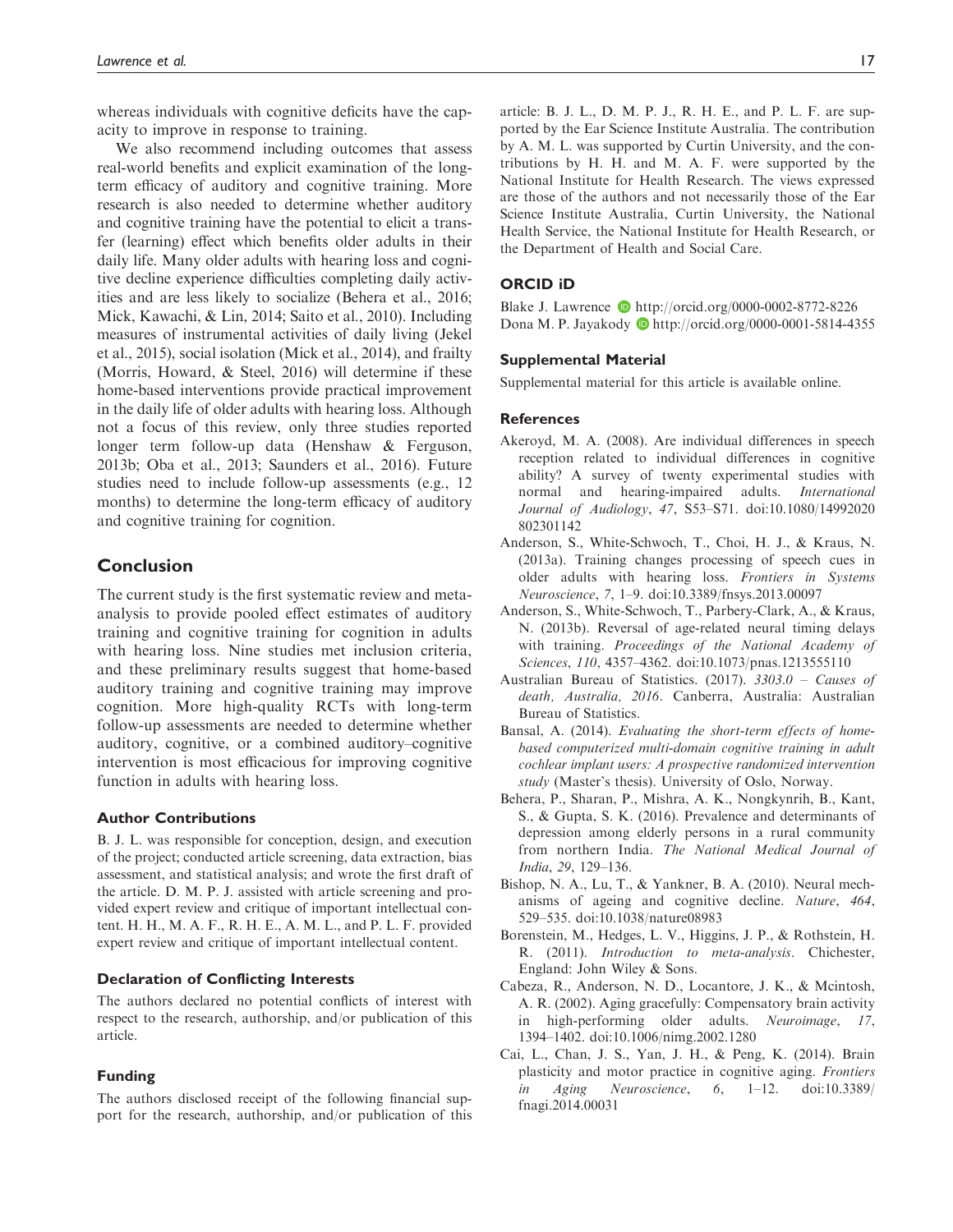- Chisolm, T. H., Saunders, G. H., Frederick, M. T., Mcardle, R. A., Smith, S. L., & Wilson, R. H. (2013). Learning to listen again: The role of compliance in auditory training for adults with hearing loss. American Journal of Audiology, 22, 339–342. doi:10.1044/1059-0889(2013/12-0081)
- Dawes, P., Emsley, R., Cruickshanks, K. J., Moore, D. R., Fortnum, H., Edmondson-Jones, M., ... Munro, K. J. (2015). Hearing loss and cognition: The role of hearing AIDS, social isolation and depression. PLoS One, 10, e0119616. doi:10.1371/journal.pone.0119616
- Egger, M., Smith, G. D., Schneider, M., & Minder, C. (1997). Bias in meta-analysis detected by a simple, graphical test. British Medical Journal, 315, 629–634. doi:10.1136/ bmj.315.7109.629
- Ferguson, M., & Henshaw, H. (2015). Auditory training can improve working memory, attention, and communication in adverse conditions for adults with hearing loss. Frontiers in Psychology, 6, 1–7. doi:10.3389/ fpsyg.2015.00556
- Ferguson, M. A., Henshaw, H., Clark, D. P., & Moore, D. R. (2014). Benefits of phoneme discrimination training in a randomized controlled trial of 50-to 74-year-olds with mild hearing loss. Ear and Hearing, 35, 110–121. doi:10.1097/AUD.0000000000000020
- Ferguson, M. A., Kitterick, P. T., Chong, L. Y., Edmondson-Jones, M., Barker, F., & Hoare, D. J. (2017). Hearing aids for mild to moderate hearing loss in adults. The Cochrane Database of Systematic Reviews, 9, CD012023. doi:10.1002/ 14651858.CD012023.pub2
- Goh, J. O., & Park, D. C. (2009). Neuroplasticity and cognitive aging: The scaffolding theory of aging and cognition. Restorative Neurology and Neuroscience, 27, 391–403. doi:10.3233/RNN-2009-0493
- Hedges, L., & Vevea, J. L. (1998). Fixed-and random-effects models in meta-analysis. Psychological Methods, 3, 486–504. doi:10.1037//1082-989X.3.4.486
- Henshaw, H., Clark, A. D. P., Kang, S., & Ferguson, A. M. (2012). Computer skills and internet use in adults aged 50-74 years: Influence of hearing difficulties. Journal of Medical Internet Research, 14, e113. doi:10.2196/ jmir.2036
- Henshaw, H., & Ferguson, M. (2013a). Efficacy of individual computer-based auditory training for people with hearing loss: A systematic review of the evidence. PLoS One, 8, e62836. doi:10.1371/journal.pone.0062836
- Henshaw, H., & Ferguson, M. (2013b). Evaluation of Cogmed working memory training for adult hearing aid users (TEACH2) (Clinicaltrials.gov: NCT01892007). Clinicaltrials.
- Henshaw, H., & Ferguson, M. (2014). Assessing the benefits of auditory training to real-world listening: Identifying appropriate and sensitive outcomes. In T. Dau, S. Santurette, J. Christensen-Dalsgaard, L. Tranebjlrg, T. Andersen, & T. Poulsen (Eds.), Proceedings of the International Symposium on Auditory and Audiological Research (pp. 45–52). International Symposium on Auditory and Audiological Research.
- Henshaw, H., Mccormack, A., & Ferguson, M. (2015a). Intrinsic and extrinsic motivation is associated with computer-based auditory training uptake, engagement, and

adherence for people with hearing loss. Frontiers in Psychology, 6, 1–13. doi:10.3389/fpsyg.2015.01067

- Henshaw, H., Sharkey, L., Crowe, D., & Ferguson, M. (2015b). Research priorities for mild-to-moderate hearing loss in adults. The Lancet, 386, 2140–2141. doi:10.1016/ S0140-6736(15)01048-X
- Hill, N. L., Kolanowski, A. M., & Gill, D. J. (2011). Plasticity in early Alzheimer's disease: An opportunity for intervention. Topics in Geriatric Rehabilitation, 27, 257–267. doi:10.1097/tgr.0b013e31821e588e.
- Hill, N. T., Mowszowski, L., Naismith, S. L., Chadwick, V. L., Valenzuela, M., & Lampit, A. (2016). Computerized cognitive training in older adults with mild cognitive impairment or dementia: A systematic review and meta-analysis. American Journal of Psychiatry, 174, 329–340. doi:10.1176/ appi.ajp.2016.16030360
- Huedo-Medina, T. B., Sánchez-Meca, J., Marín-Martínez, F., & Botella, J. (2006). Assessing heterogeneity in meta-analysis: Q statistic or  $I^2$  index? Psychological Methods, 11, 193–206. doi:10.1037/1082-989X.11.2.193
- Ingvalson, E. M., Young, N. M., & Wong, P. C. (2014). Auditory–cognitive training improves language performance in prelingually deafened cochlear implant recipients. International Journal of Pediatric Otorhinolaryngology, 78, 1624–1631. doi:10.1016/j.ijporl.2014.07.009
- Jaeggi, S. M., Buschkuehl, M., Shah, P., & Jonides, J. (2014). The role of individual differences in cognitive training and transfer. Memory & Cognition, 42, 464–480. doi:10.3758/ s13421-013-0364-z)
- Jayakody, D. M., Friedland, P. L., Eikelboom, R. H., Martins, R. N., & Sohrabi, H. R. (2017a). A novel study on association between untreated hearing loss and cognitive functions of older adults: Baseline non-verbal cognitive assessment results. Clinical Otolaryngology, 43, 182–191. doi:10.1111/coa.12937
- Jayakody, D. M., Friedland, P. L., Nel, E., Martins, R. N., Atlas, M. D., & Sohrabi, H. R. (2017b). Impact of cochlear implantation on cognitive functions of older adults: Pilot test results. Otology & Neurotology, 38, 289–295. doi:10.1097/MAO.0000000000001502
- Jekel, K., Damian, M., Wattmo, C., Hausner, L., Bullock, R., Connelly, P. J., ... Graessel, E. (2015). Mild cognitive impairment and deficits in instrumental activities of daily living: A systematic review. Alzheimer's Research & Therapy, 7, 1–20. doi:10.1186/s13195-015-0099-0
- Kim, E. Y., & Kim, K. W. (2014). A theoretical framework for cognitive and non-cognitive interventions for older adults: Stimulation versus compensation. Aging & Mental Health, 18, 304–315. doi:10.1080/13607863.2013.868404
- Krishnamurti, S., Tingle, D., Bannon, H., & Armstrong, M. (2015). Role of auditory training in intervention of individuals with cognitive decline and hearing impairment. *Perspectives* on Gerontology, 20, 58–64. doi:10.1044/gero20.2.58
- Lampit, A., Hallock, H., & Valenzuela, M. (2014). Computerized cognitive training in cognitively healthy older adults: A systematic review and meta-analysis of effect modifiers. PLoS Medicine, 11, e1001756. doi:10.1371/journal.pmed.1001756
- Lawrence, B. J., Gasson, N., Bucks, R. S., Troeung, L., & Loftus, A. M. (2017). Cognitive training and noninvasive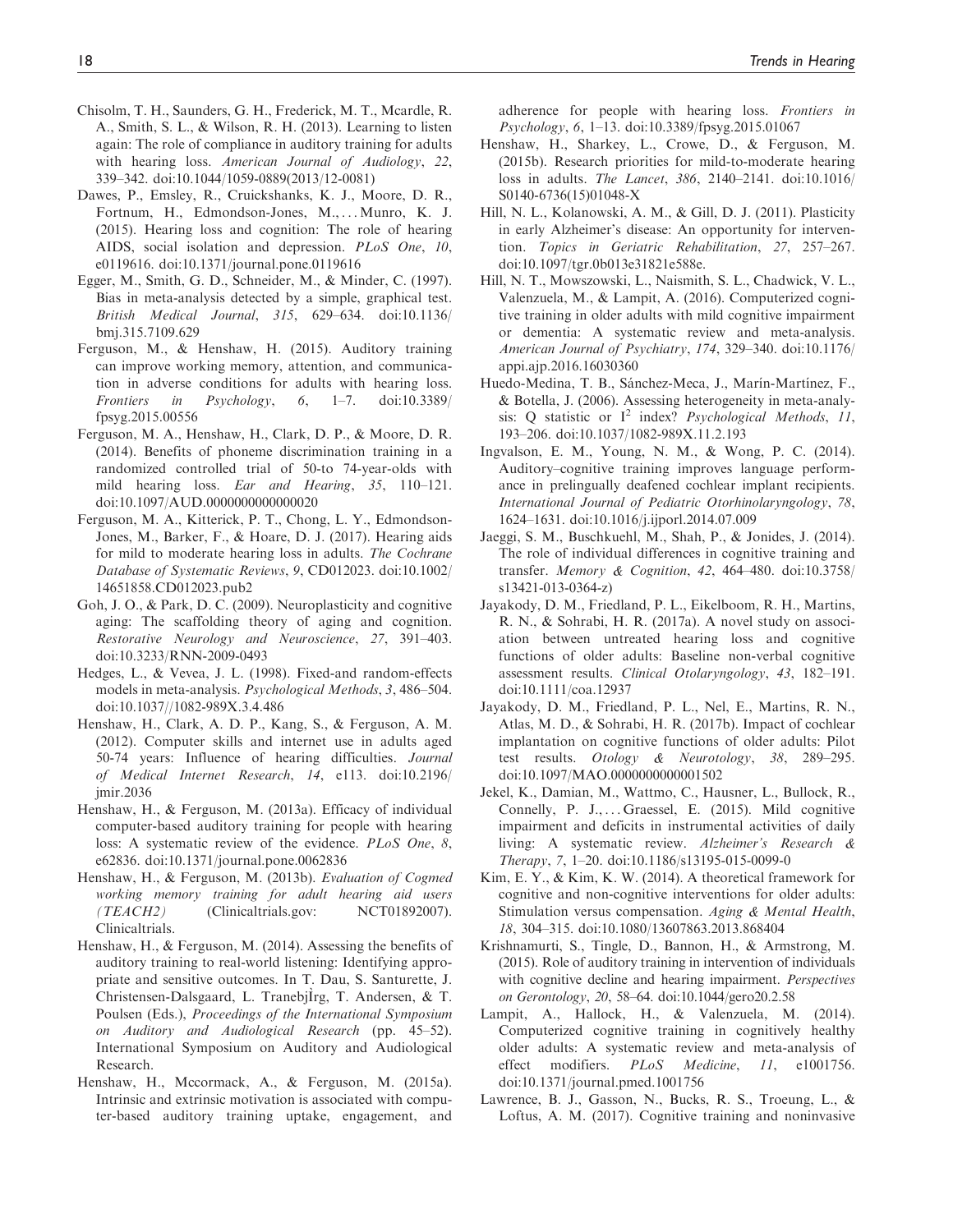brain stimulation for cognition in Parkinson's disease: A meta-analysis. Neurorehabilitation and Neural Repair, 31, 597–608. doi:10.1177/1545968317712468

- Lezak, M. D., Howieson, D. B., & Loring, D. W. (2004). Neuropsychological assessment. New York, NY: Oxford University Press.
- Lin, F. R., Ferrucci, L., Metter, E. J., An, Y., Zonderman, A. B., & Resnick, S. M. (2011a). Hearing loss and cognition in the Baltimore Longitudinal Study of Aging. Neuropsychology, 25, 763–770. doi:10.1037/a0024238
- Lin, F. R., Metter, E. J., O'brien, R. J., Resnick, S. M., Zonderman, A. B., & Ferrucci, L. (2011b). Hearing loss and incident dementia. Archives of Neurology, 68, 214–220. doi:10.1001/archneurol.2010.362
- Lin, F. R., Yaffe, K., Xia, J., Xue, Q.-L., Harris, T. B., Purchase-Helzner, E., ... Simonsick, E. M. (2013). Hearing loss and cognitive decline in older adults. JAMA Internal Medicine, 173, 293–299. doi:10.1001/ jamainternmed.2013.1868
- Liu, X., & Yan, D. (2007). Ageing and hearing loss. The Journal of Pathology, 211, 188–197. doi:10.1002/path.2102
- Livingston, G., Sommerlad, A., Orgeta, V., Costafreda, S. G., Huntley, J., Ames, D., ... Mukadam, N. (2017). Dementia prevention, intervention, and care. The Lancet, 390, 2673–2734.
- Loughrey, D. G., Kelly, M. E., Kelley, G. A., Brennan, S., & Lawlor, B. A. (2017). Association of age-related hearing loss with cognitive function, cognitive impairment, and dementia: A systematic review and meta-analysis. JAMA Otolaryngology–Head & Neck Surgery, 144(2), 115–126. doi:10.1001/jamaoto.2017.2513
- Lunner, T., Rudner, M., & Ronnberg, J. (2009). Cognition and hearing aids. Scandinavian Journal of Psychology, 50, 395–403. doi:10.1111/j.1467-9450.2009.00742.x
- Mick, P., Kawachi, I., & Lin, F. R. (2014). The association between hearing loss and social isolation in older adults. Otolaryngology–Head and Neck Surgery, 150, 378–384. doi:10.1177/0194599813518021
- Moher, D., Liberati, A., Tetzlaff, J., & Altman, D. G. (2009). Preferred reporting items for systematic reviews and metaanalyses: The PRISMA statement. Annals of Internal Medicine, 151, 264–269. doi:10.1016/j.jclinepi.2009.06.005
- Molloy, K., Moore, D. R., Sohoglu, E., & Amitay, S. (2012). Less is more: Latent learning is maximized by shorter training sessions in auditory perceptual learning. PLoS One, 7, e36929. doi:10.1371/journal.pone.0036929
- Morris, J. N., Howard, E. P., & Steel, K. R. (2016). Development of the interRAI home care frailty scale. BMC Geriatrics, 16, 188–196. doi:10.1186/s12877-016- 0364-5
- Mosnier, I., Bebear, J.-P., Marx, M., Fraysse, B., Truy, E., Lina-Granade, G., ... Robier, A. (2015). Improvement of cognitive function after cochlear implantation in elderly patients. JAMA Otolaryngology–Head & Neck Surgery, 141, 442–450. doi:10.1001/jamaoto.2015.129
- Oba, S. I., Galvin, J. J., & Fu, Q.-J. (2013). Minimal effects of visual memory training on the auditory performance of adult cochlear implant users. Journal of Rehabilitation Research and Development, 50, 99–110. doi:10.1682/ JRRD.2011.12.0229
- Pichora-Fuller, M. K., & Levitt, H. (2012). Speech comprehension training and auditory and cognitive processing in older adults. American Journal of Audiology, 21, 351–357. doi:10.1044/1059-0889(2012/12-0025)
- Pronk, M., Deeg, D. J., Smits, C., Tilburg, T. G. V., Kuik, D. J., Festen, J. M., & Kramer, S. E. (2011). Prospective effects of hearing status on loneliness and depression in older persons: Identification of subgroups. International Journal of Audiology, 50, 887–896. doi:10.3109/14992027.2011. 599871
- Ray, J. W., & Shadish, W. R. (1996). How interchangeable are different estimators of effect size? Journal of Consulting and Clinical Psychology, 64, 1316–1325. doi:10.1037/0022- 006X.64.6.1316
- Rönnberg, J., Lunner, T., Zekveld, A., Sörqvist, P., Danielsson, H., Lyxell, B., ... Pichora-Fuller, M. K. (2013). The Ease of Language Understanding (ELU) model: Theoretical, empirical, and clinical advances. Frontiers in Systems Neuroscience, 7, 1–17. doi:10.3389/fnsys.2013.00031
- Rosenthal, R. (1979). The file drawer problem and tolerance for null results. Psychological Bulletin, 86, 638–641. doi:10.1037//0033-2909.86.3.638
- Saito, H., Nishiwaki, Y., Michikawa, T., Kikuchi, Y., Mizutari, K., Takebayashi, T., & Ogawa, K. (2010). Hearing handicap predicts the development of depressive symptoms after 3 years in older community-dwelling Japanese. Journal of the American Geriatrics Society, 58, 93–97. doi:10.1111/j.1532-5415.2009.02615.x
- Saunders, G. H., Smith, S. L., Chisolm, T. H., Frederick, M. T., Mcardle, R. A., & Wilson, R. H. (2016). A randomized control trial: Supplementing hearing aid use with listening and communication enhancement (LACE) auditory training. Ear and Hearing, 37, 381–396. doi:10.1097/ AUD.0000000000000283
- Schow, R., & Nerbonne, M. (2006). Introduction to audiologic rehabilitation. Boston, MA: Pearson Education.
- Schulz, K. F., Altman, D. G., & Moher, D. (2010). CONSORT 2010 statement: Updated guidelines for reporting parallel group randomized trials. Annals of Internal Medicine, 152, 726–732. doi:10.1136/bmj.c332
- Schünemann, H., Brozek, J., Guyatt, G., & Oxman, A. (2017). GRADE handbook for grading quality of evidence and strength of recommendations. Updated October 2013. Canada: The GRADE Working Group, McMaster University.
- Shah, H., Albanese, E., Duggan, C., Rudan, I., Langa, K. M., Carrillo, M. C., ... Dua, T. (2016). Research priorities to reduce the global burden of dementia by 2025. The Lancet Neurology, 15, 1285–1294. doi:10.1016/S1474- 4422(16)30235-6
- Shah, T. M., Weinborn, M., Verdile, G., Sohrabi, H. R., & Martins, R. N. (2017). Enhancing cognitive functioning in healthly older adults: A systematic review of the clinical significance of commercially available computerized cognitive training in preventing cognitive decline. Neuropsychology Review, 27, 62–80. doi:10.1007/s11065- 016-9338-9
- Strauss, E., Sherman, E. M., & Spreen, O. (2006). A compendium of neuropsychological tests: Administration, norms, and commentary. Washington, DC: American Chemical Society.